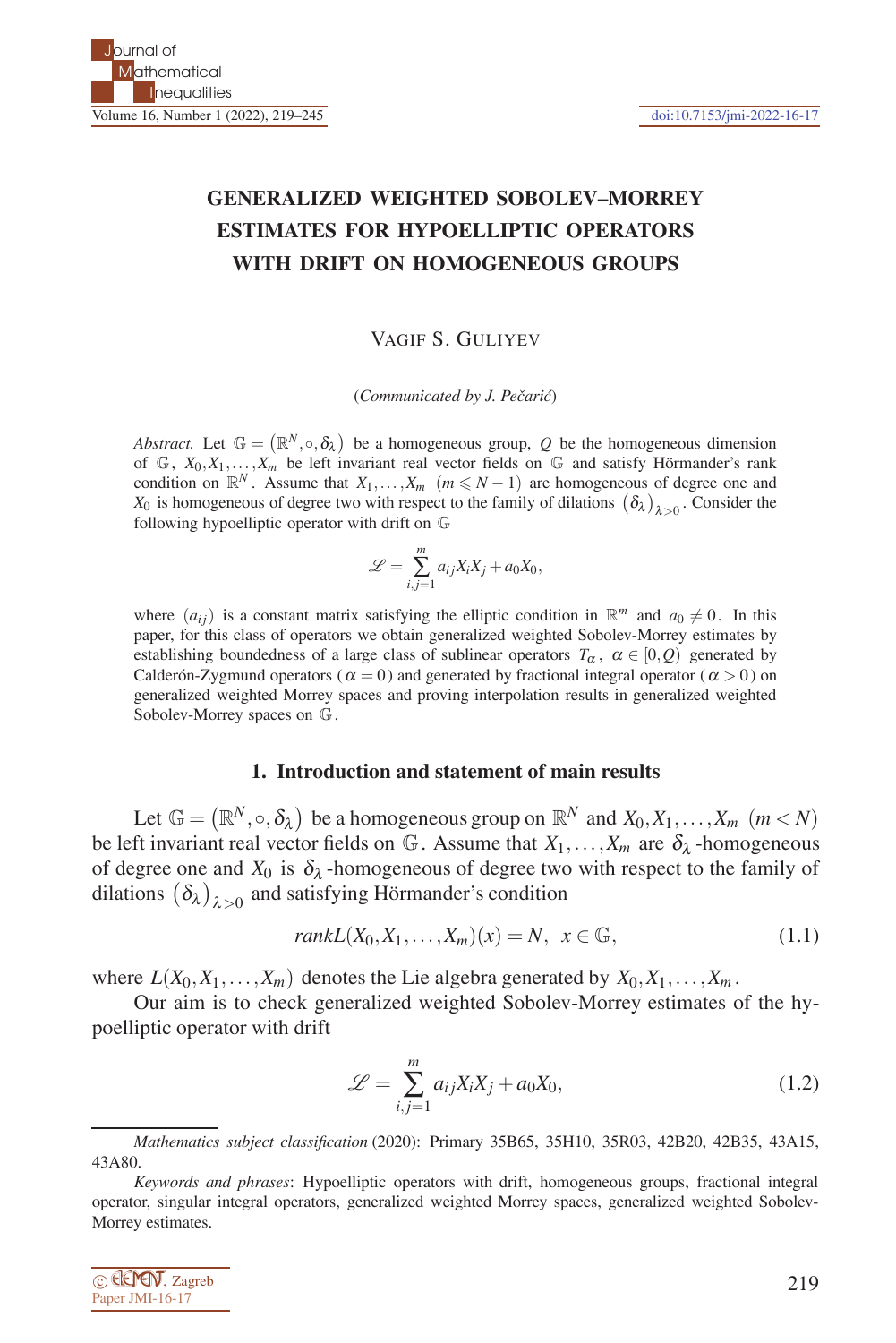where  $a_0 \neq 0$ ,  $(a_{ij})_{i,j=1}^m$  is a constant coefficient matrix satisfying that for some  $\mu > 0$ ,

$$
\mu^{-1}|\xi|^2 \leqslant \sum_{i,j=1}^m a_{ij}\xi_i\xi_j \leqslant \mu|\xi|^2, \quad \xi \in \mathbb{R}^m.
$$

The operator  $L$  has been studied extensively by many authors. Hörmander in  $[30]$  pointed out that  $(1.1)$  implies the hypoellipticity of  $(1.2)$ . In [15], Folland proved that homogeneous hypoelliptic operators on nilpotent groups possess homogeneous fundamental solutions. For the further properties of the fundamental solutions, see Bramanti and Brandolini  $[6]$ . In the papers  $[6, 28, 32, 52]$  a priori estimates for the operator  $\mathscr L$  are considered. The operator  $\mathscr L$  contains many particular cases. When  $X_0 = \sum_{i,j=1}^n b_{ij}x_i\partial_{x_j} - \partial_t$ ,  $X_i = \partial_{x_i}$ ,  $i = 1, 2, ..., m$ ,  $\mathscr{L}$  is a Kolmogorov-Fokker-Planck ultraparabolic operator of the kind

$$
\mathcal{L}_1 u = \sum_{i,j=1}^m a_{ij} \partial_{x_i x_j}^2 u + \sum_{i,j=1}^n b_{ij} x_i \partial_{x_j} u - \partial_t u,
$$

where  $(x,t) \in \mathbb{R}^{n+1}$ ,  $(a_{ij})_{i,j=1}^m$  is a positive definite matrix,  $(b_{ij})_{i,j=1}^n$  is a constant coefficient matrix with a suitable upper triangular structure. It is clear that  $\mathscr{L}_1$  is a heat operator, when  $m = n$ ,  $(b_{ij})_{i,j=1}^n = (0)_{i,j=1}^n$ . For more details see [38, 39, 54, 55].

The classical Morrey space was first introduced by Morrey [41] to study the partial differential equations, which characterized the regularity of the solutions to the second order elliptic partial differential equations. Since then, many studies have been focused on Morrey spaces; see, for instance, [1, 2, 12] and the references therein. In [1, 12] the authors showed the boundedness in Morrey spaces for some important operators in harmonic analysis such as Hardy-Littlewood operators, Calderón-Zygmund singular integral operators and fractional integral operators. Moreover, various Morrey spaces are defined in the process of study. The author, Mizuhara and Nakai [17, 42, 47] introduced generalized Morrey spaces  $M_{p,\varphi}(\mathbb{R}^n)$  (see, also [18, 19, 22, 56]). Komori and Shirai [36] defined weighted Morrey spaces  $L_{p,K}(w)$ . In [20] the author gave a concept of the generalized weighted Morrey spaces  $M_{p,\varphi}(\mathbb{R}^n,w)$  which could be viewed as extension of both  $M_{p,\varphi}(\mathbb{R}^n)$  and  $L_{p,\kappa}(w)$ . In [20], the boundedness of the classical operators and their commutators in spaces  $M_{p,\varphi}(\mathbb{R}^n,\omega)$  was studied, see also [24, 25, 29, 35, 48, 49, 50, 51].

In this paper motivated by these articles, we will establish the boundedness of sublinear integral operators on generalized weighted Morrey spaces in the framework of homogeneous groups. The class of sublinear operators under consideration contains integral operators of harmonic analysis such as Hardy-Littlewood and fractional maximal operators, Calderón-Zygmund operators, potential operators on homogeneous groups, etc. Homogeneous groups include the Euclidean space, the Heisenberg group, and the Carnot groups, see [5, 11, 16]. Furthermore, we give applications to generalized weighted Sobolev - Morrey estimates for hypoelliptic operators with drift on homogeneous groups. Also, we obtain generalized weighted Morrey estimates for the sublinear operators generated by fractional integral operators on the homogeneous group and an application.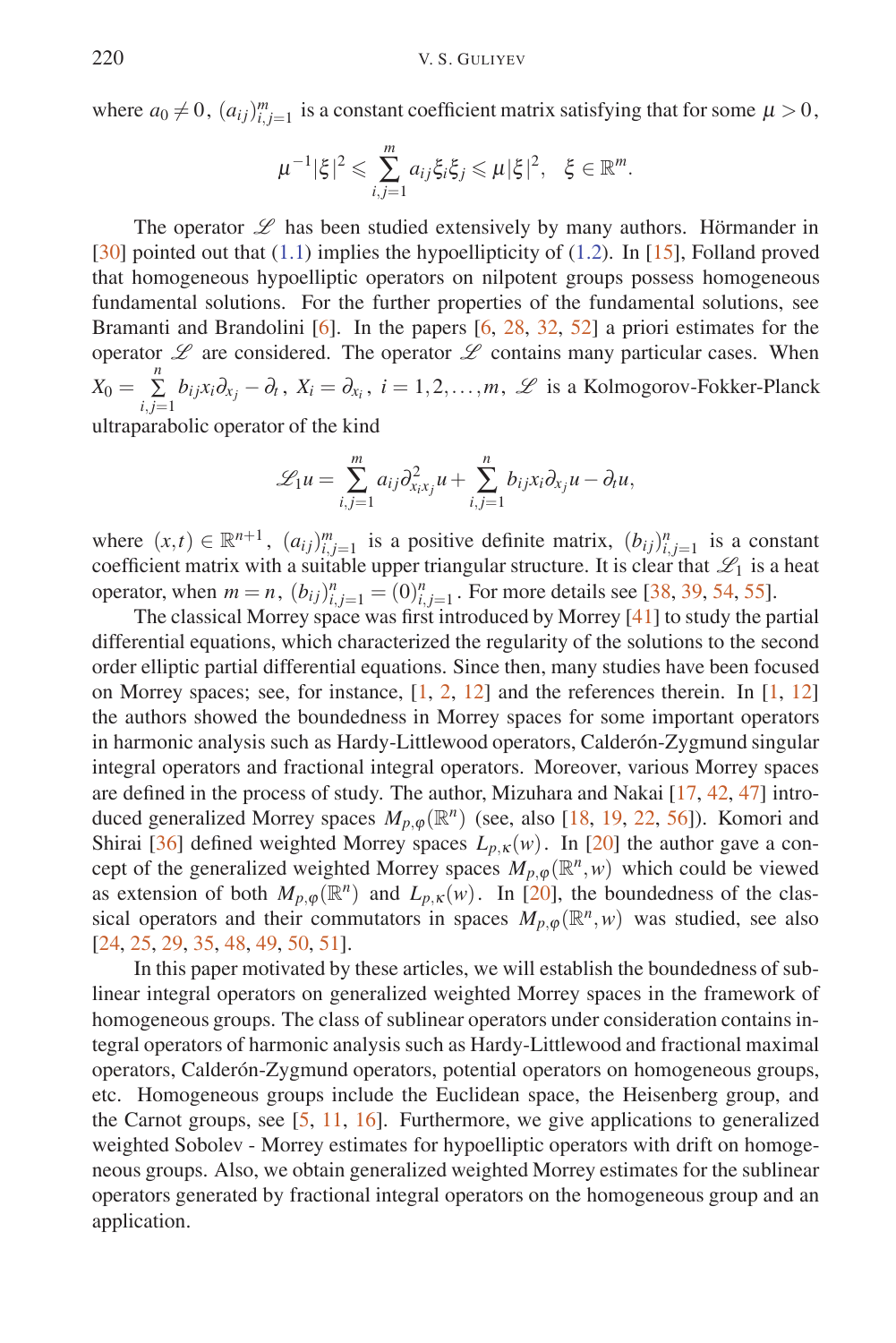Let us state the following three main results of the paper.

THEOREM 1.1. (Generalized weighted Sobolev-Morrey estimate) *Let* 1 *< p <* ∞*, Q >* 4*, w* ∈ *Ap*(G) *and* <sup>ϕ</sup> *satisfy the condition*

$$
\int_{r}^{\infty} \frac{\text{ess inf } \varphi(x, s) w(B(x, s))}{\frac{1}{p} \pi} \frac{dt}{t} \lesssim \varphi(x, r), \tag{1.3}
$$

 $Let \ also \ u \in S_{2,p,\phi}(\mathbb{G},w) \cap S^0_{1,p}(\mathbb{G},w)$ . Then there exists a constant  $C > 0$  such that

$$
||u||_{S_{2,p,\varphi}(\mathbb{G},w)} \leqslant C\Big(||\mathscr{L}u||_{M_{p,\varphi}(\mathbb{G},w)} + ||u||_{M_{p,\varphi}(\mathbb{G},w)}\Big),\tag{1.4}
$$

*where*  $A_p(\mathbb{G})$  *is Muckenhoupt class,* 

$$
||u||_{S_{1,p}(\mathbb{G},w)} = ||u||_{L_p(\mathbb{G},w)} + \sum_{i=1}^m ||X_iu||_{L_p(\mathbb{G},w)},
$$

$$
||u||_{S_{2,p,\varphi}(\mathbb{G},w)} = ||u||_{M_{p,\varphi}(\mathbb{G},w)} + \sum_{i=1}^m ||X_iu||_{M_{p,\varphi}(\mathbb{G},w)} + \sum_{i,j=1}^m ||X_iX_ju||_{M_{p,\varphi}(\mathbb{G},w)} + ||X_0u||_{M_{p,\varphi}(\mathbb{G},w)}.
$$

The space  $S_{2,p,\varphi}(\mathbb{G},w)\cap S^0_{1,p}(\mathbb{G},w)$  consists of all functions  $u\in S_{2,p}(\mathbb{G},w)\cap S^0_{1,p}(\mathbb{G},w)$ *with*  $D^2u \in M_{p,\varphi}(\mathbb{G},w)$ , and is endowed by the same norm (see Definition 2.2). Recall *that*  $S^0_{1,p}(\mathbb{G}, w)$  *is the closure of*  $C_0^{\infty}(\mathbb{G})$  *with respect to the norm in*  $S_{1,p}(\mathbb{G}, w)$ *.* 

REMARK 1.1. For  $\varphi \in \mathcal{G}_w^p$  (see Remark 2.2) the condition (1.3) stays the following form

$$
\int_{r}^{\infty} \frac{\varphi(t)}{t} dt \lesssim \varphi(r). \tag{1.5}
$$

COROLLARY 1.1. Let  $1 < p < \infty$ ,  $Q > 4$ ,  $w \in A_p(\mathbb{G})$  and  $\varphi \in \mathcal{G}_w^p$  satisfy the *condition* (1.5)*.* If  $u \in S_{2,p,\varphi}(\mathbb{G},w) \cap S_{1,p}^0(\mathbb{G},w)$ *, then inequality* (1.4) *is valid.* 

COROLLARY 1.2. (Weighted Sobolev-Morrey estimate) [31] *If*  $1 < p < \infty$ ,  $Q >$ 4*, w* ∈ *Ap , and* 0 *< k <* 1*. If u* ∈ *S*2*,p,*κ(G*,w*)∩*S*<sup>0</sup> <sup>1</sup>*,p*(G*,w*)*, then there exists a constant C >* 0 *such that*

$$
\|u\|_{S_{2,p,\kappa}({\mathbb G},w)}\leqslant C\Big(\|{\mathscr L} u\|_{L_{p,\kappa}({\mathbb G},w)}+\|u\|_{L_{p,\kappa}({\mathbb G},w)}\Big),
$$

*where*

$$
||u||_{S_{2,p,\kappa}(\mathbb{G},w)} = ||u||_{L_{p,\kappa}(\mathbb{G},w)} + \sum_{i=1}^m ||X_iu||_{L_{p,\kappa}(\mathbb{G},w)} + \sum_{i,j=1}^m ||X_iX_ju||_{L_{p,\kappa}(\mathbb{G},w)} + ||X_0u||_{L_{p,\kappa}(\mathbb{G},w)}.
$$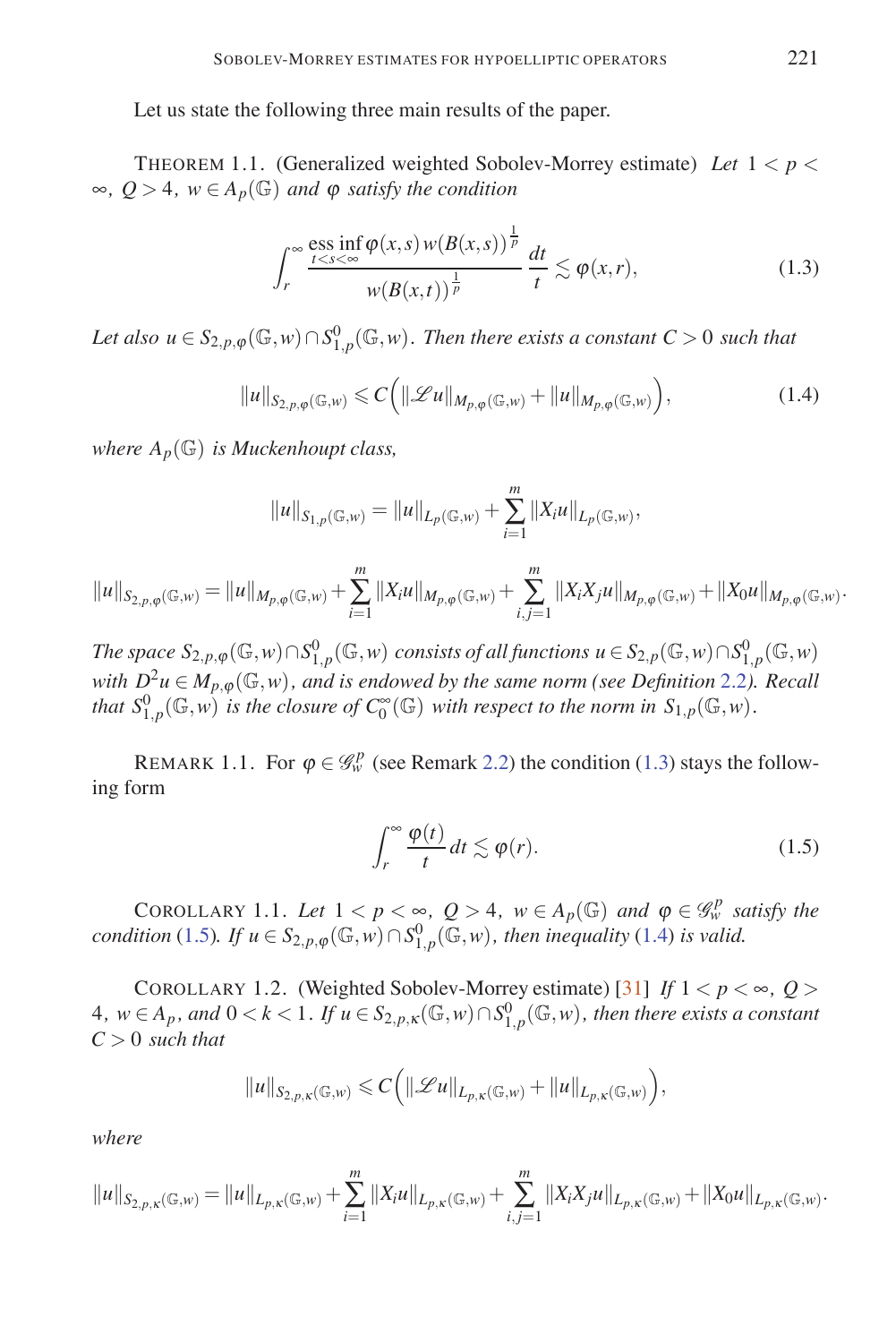THEOREM 1.2. (Higher order generalized weighted Sobolev-Morrey estimate) *Let*  $1 < p < \infty$ ,  $Q > 4$ ,  $w \in A_p(\mathbb{G})$  *and*  $\varphi$  *satisfy the condition* (1.3)*. If k is a positive*  $i$ *nteger and*  $u \in S_{2k,p,\varphi}(\mathbb{G},w) \cap S^0_{1,p}(\mathbb{G},w)$ *, then there exists a constant*  $C > 0$  *such that* 

$$
||u||_{S_{2k+2,p,\varphi}(\mathbb{G},w)} \leqslant C\left(||\mathscr{L}u||_{S_{2k,p,\varphi}(\mathbb{G},w)} + ||u||_{M_{p,\varphi}(\mathbb{G},w)}\right),\tag{1.6}
$$

*where*  $||u||_{S_{2k,p,\varphi}(\mathbb{G},w)} = \sum_{h=1}^{2k} ||D^h u||_{M_{p,\varphi}(\mathbb{G},w)}$  (see Definition 2.2),

$$
||D^h u||_{M_{p,\varphi}(\mathbb{G},w)} = \sum ||X_{ji} \dots X_{jl} u||_{M_{p,\varphi}(\mathbb{G},w)},
$$

*where*  $X_{ji} \ldots X_{il}$  *is homogeneous of degree h (let us note that*  $X_0$  *is homogeneous of degree two while the remaining*  $X_1, \ldots, X_m$  *are homogeneous of degree one*).

COROLLARY 1.3. Let  $1 < p < \infty$ ,  $Q > 4$ ,  $w \in A_p(\mathbb{G})$ , k be a positive integer and  $\varphi \in \mathscr{G}_{w}^{p}$  *satisfy the condition* (1.5)*.* If  $u \in S_{2k, p, \varphi}(\mathbb{G}, w) \cap S_{1, p}^{0}(\mathbb{G}, w)$ , then inequality (1.6) *is valid.*

COROLLARY 1.4. (Higher order weighted Sobolev-Morrey estimate) [31] *Let*  $1 < p < \infty$ ,  $Q > 4$ ,  $w \in A_p$ ,  $0 < k < 1$  and k be a positive integer. If  $u \in S_{2,p,K}(\mathbb{G},w) \cap A$  $S_{1,p}^0(\mathbb{G},w)$ , then there exists a constant  $C>0$  such that

$$
\|u\|_{S_{2k+2,p,\kappa}({\mathbb G},w)}\leqslant C\Big(\|\mathscr{L}u\|_{S_{2k,p,\kappa}({\mathbb G},w)}+\|u\|_{L_{p,\kappa}({\mathbb G},w)}\Big).
$$

To inspect two theorems, we first prove the boundedness of sublinear operators generated by Calderón-Zygmund operators  $T_0$  in generalized weighted Morrey space on G by applying the representation formulas of functions. These formulas depend on the fundamental solution of *L* . Next generalized weighted Sobolev-Morrey interpolations on the first order derivatives and higher order derivatives of vector fields are derived. Then based on these results, we obtain generalized weighted Sobolev-Morrey estimates for *L* . Instead, we shall apply representation formulas of higher order derivatives [6] to prove interpolations desired.

THEOREM 1.3. (Generalized weighted Morrey estimate) Let  $1 < p < q < \infty$ ,  $\frac{1}{q} = \frac{1}{p} - \frac{1}{Q}$ *,*  $w \in A_{p,q}(\mathbb{G})$ *, and*  $(\varphi_1, \varphi_2)$  *satisfy the condition* 

$$
\int_{r}^{\infty} \frac{\text{ess inf } \varphi_1(x, s) w^p (B(x, s))^{\frac{1}{p}}}{w^q (B(x, t))^{\frac{1}{q}}} \frac{dt}{t} \lesssim \varphi_2(x, r). \tag{1.7}
$$

*Then there exists a constant*  $C > 0$  *such that for every*  $\mathscr{L}u \in M_{p,\varphi_1}(\mathbb{G},w^p)$ *, we have* 

$$
||X_iu||_{M_{q,\varphi_2}(\mathbb{G},w^q)} \leqslant C||\mathscr{L}u||_{M_{p,\varphi_1}(\mathbb{G},w^p)}, \quad i=1,2,\ldots,m.
$$

If in Theorem 1.3 take  $\varphi_1 \equiv \varphi \in \mathcal{G}_w^p$ ,  $\varphi_2(r) = r\varphi(r)$ , then we get the following new corollary.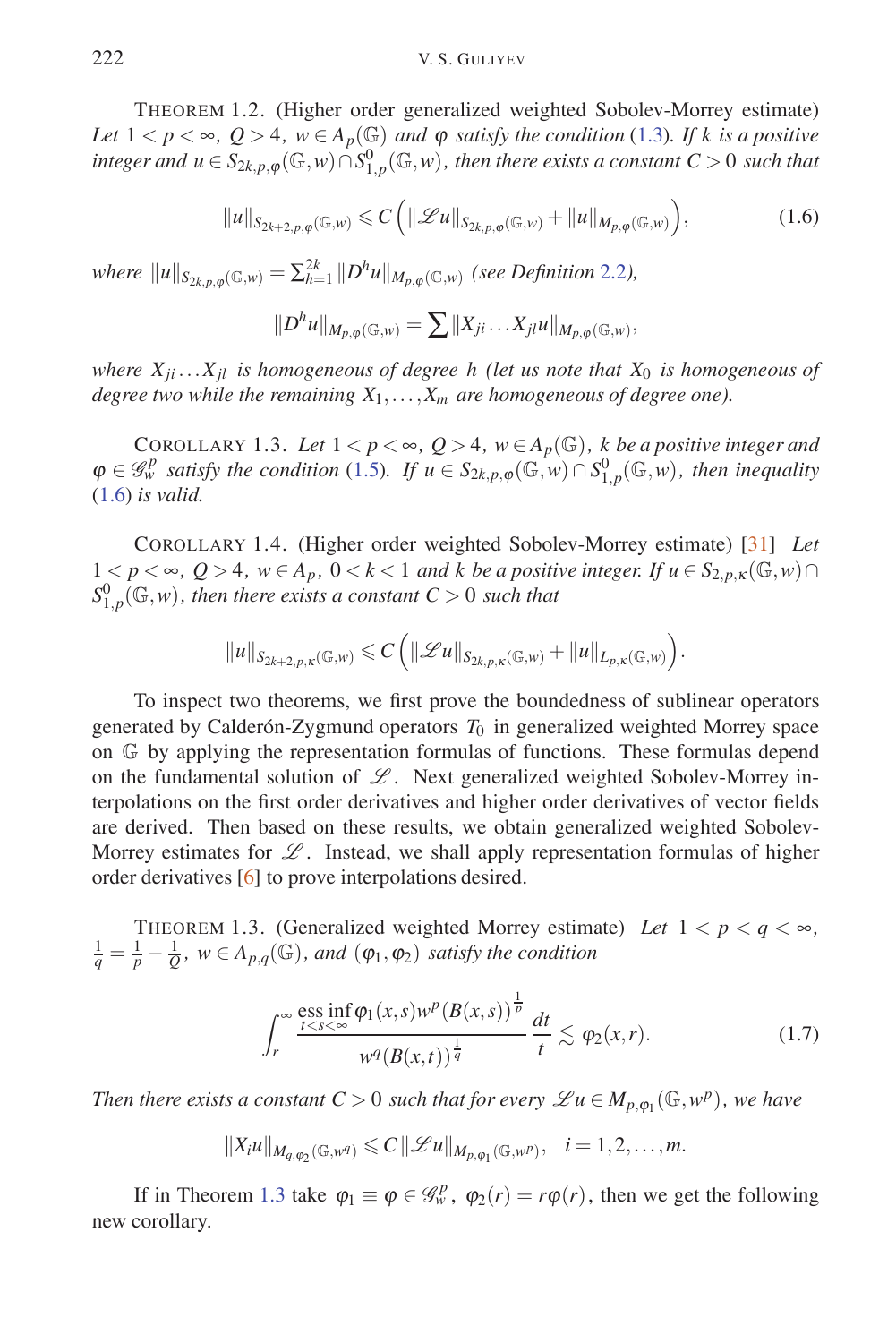COROLLARY 1.5. Let  $1 < p < q < \infty$ ,  $\frac{1}{q} = \frac{1}{p} - \frac{1}{Q}$ ,  $w \in A_{p,q}(\mathbb{G})$ , and  $\varphi \in \mathscr{G}_{w}^{p}$ *satisfy the condition*

$$
\int_{r}^{\infty} \varphi(t) dt \lesssim r \varphi(r). \tag{1.8}
$$

*Then there exists a constant*  $C > 0$  *such that for every*  $\mathscr{L}u \in M_{n, \omega}(\mathbb{G}, w^p)$ , we have

$$
||X_iu||_{M_{q,r\varphi(r)}(\mathbb{G},w^p)} \leq C||\mathscr{L}u||_{M_{p,\varphi}(\mathbb{G},w^p)}, \quad i=1,2,\ldots,m.
$$

COROLLARY 1.6. (Morrey estimate with two weights) [31] *If*  $1 < p < q < \infty$ ,  $1/q = 1/p - 1/Q$ ,  $w \in A_{p,q}(\mathbb{G})$ , and  $0 < \kappa < p/q$ , then there exists a constant  $C > 0$ *such that for every*  $\mathscr{L}u \in L_{p,K}(\mathbb{G},w^p,w^q)$ , we have

$$
||X_iu||_{L_{q,\kappa q/p}(\mathbb{G},w^q)} \leqslant C||\mathscr{L}u||_{L_{p,\kappa}(\mathbb{G},w^p,w^q)}, \quad i=1,2,\ldots,m.
$$

The proof uses the extension of generalized weighted Morrey estimates for the sublinear operators generated by fractional integral operators  $T_{\alpha}$ ,  $0 < \alpha < Q$  in the Euclidean space to the homogeneous group and application to *L* .

REMARK 1.2. Note that, in the case  $w \equiv 1$  Theorems 1.1, 1.2 and 1.3 was proved in [27]. Also in the case  $w \equiv 1$  and  $\varphi(x,r) \equiv |B(x,r)|^{\frac{\kappa-1}{p}}$  Corollaries 1.2, 1.4 and 1.6 was proved in [52].

Sobolev-Morrey spaces arose in the study of elliptic differential equations. Campanato considered Sobolev-Morrey spaces in [10]. More is investigated on Sobolev-Morrey spaces  $[13, 14, 23, 26, 31, 52, 54, 55]$ . The embedding relation can be found in [45, 46].

It is mentioned that since the second and higher order derivatives of vector fields are determined by Calderón-Zygmund operators rather than the fractional integral operators, we cannot use the method here to generalize estimates in Theorem 1.3 to the generalized weighted Sobolev-Morrey estimates for *L* .

The plan of the paper is the following. In Section 2, we introduce some knowledge of the homogeneous group  $\mathbb{G}$ , the fundamental solution for  $\mathscr{L}$  and the generalized weighted Morrey spaces. Section 3 is devoted to the proof of the boundedness for sublinear operators generated by Calderón-Zygmund operators  $T_0$  in generalized weighted Morrey spaces. In addition to this, generalized weighted Morrey estimates for sublinear operators generated by fractional integral operators  $T_\alpha$ ,  $0 < \alpha < Q$  are given. In Section 4 the generalized weighted Sobolev-Morrey interpolation inequalities on G are shown. The main results are proved in Section 5.

By  $A \leq B$  we mean that  $A \leqslant CB$  with some positive constant *C* independent of appropriate quantities. If  $A \leq B$  and  $B \leq A$ , we write  $A \approx B$  and say that A and B are equivalent.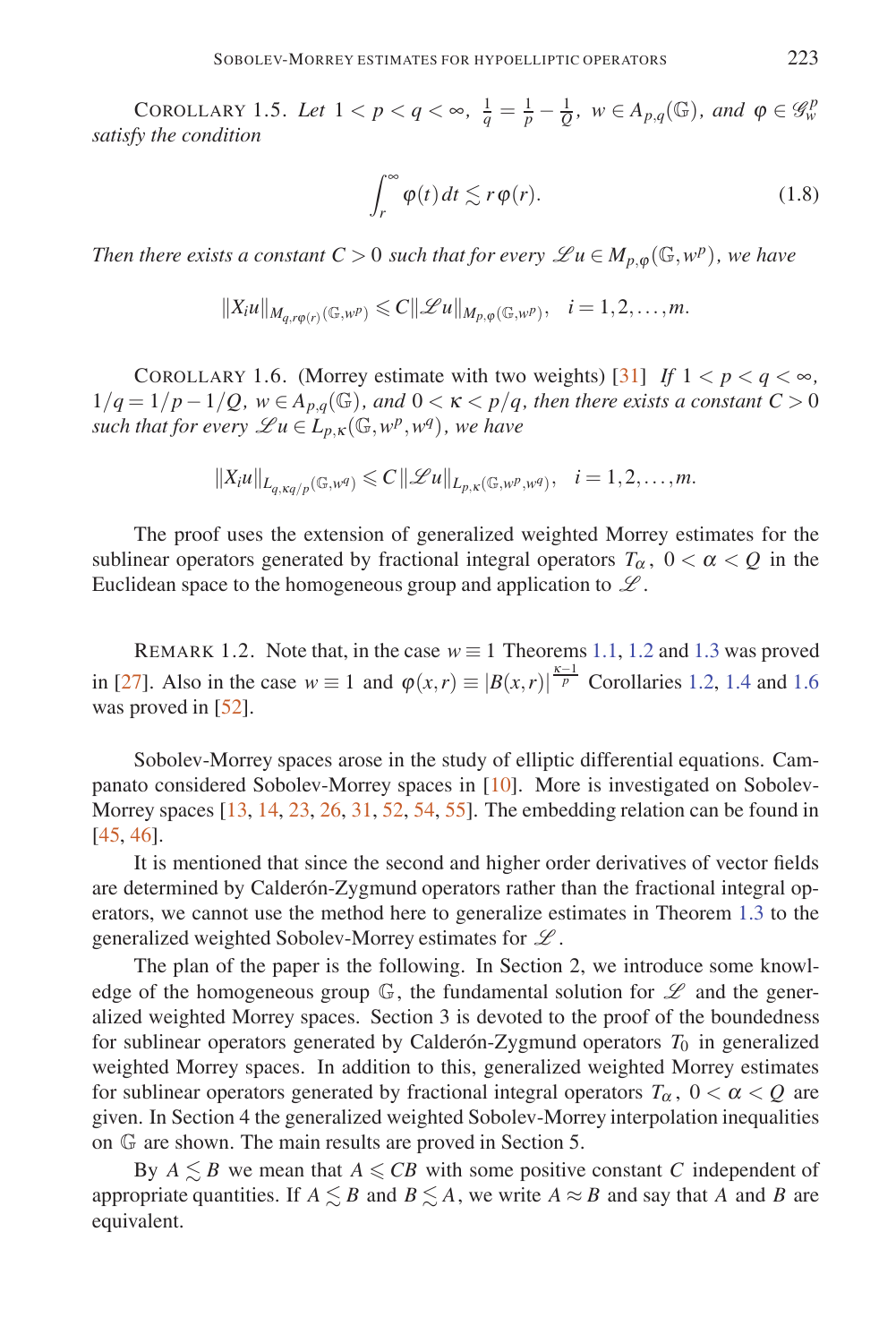### **2. Preliminary**

We describe first some notions on homogeneous Lie groups. For more details, we refer to the monograph [5].

Let  $\circ$  be a given group law on  $\mathbb{R}^N$  and assume that the map  $(x, y) \to y^{-1} \circ x$  is smooth, then  $\mathbb{R}^N$  together with this mapping forms a Lie group.

If there exist  $0 < w_1 \leq w_2 \leq \ldots \leq w_N$ , such that the dilations

$$
\delta_{\lambda} : (x_1, \ldots, x_N) \mapsto (\lambda^{w_1} x_1, \ldots, \lambda^{w_N} x_N), \quad \lambda > 0
$$

are group automorphisms, then the space  $\mathbb{R}^N$  with this structure is called a homogeneous group, denoted by G.

The homogeneous norm on  $\mathbb G$  can be defined as follows. For any  $x \in \mathbb G \setminus \{0\}$ , set

$$
||x|| = \rho \Leftrightarrow |\delta_{1/\rho} x| = 1,
$$

where  $\lvert \cdot \rvert$  denotes the Euclidean norm, and set  $\lVert 0 \rVert = 0$ . For this mapping the following properties are valid.

- 1.  $\|\delta_\lambda x\| = \lambda \|x\|$  for every  $x \in \mathbb{G}$  and  $\lambda > 0$ ;
- 2. there exists  $c_0 \equiv c(\mathbb{G}) \geq 1$ , such that for every  $x, y \in \mathbb{G}$ ,

$$
||x^{-1}|| \le c_0 ||x|| \quad and \quad ||x \circ y|| \le c_0 (||x|| + ||y||). \tag{2.1}
$$

In view of these properties, we can define the quasidistance *d* by  $d(x, y) = ||x \circ$ *y*<sup>−1</sup>|| and define the *d* -ball by  $B(x, r) \equiv B_r(x) = \{y \in G : d(x, y) < r\}$ .

Let  $\mathscr{B} = \{B(x,r) : x \in \mathbb{G}, r > 0\}$ . By |*E*| denote the Lebesgue measure of *E*. Note that  $B(0,r) = \delta_r B(0,1)$ , therefore

$$
|B(x,r)| = r^{\mathcal{Q}}|B(0,1)|, \quad x \in \mathbb{G}, r > 0,
$$
\n(2.2)

where  $Q = w_1 + ... + w_N$ .

We will call that Q is the homogeneous dimension of  $\mathbb{G}$  and always require  $Q > 4$ in the sequel to estimate higher order derivatives of vector fields. By  $(2.2)$  the doubling condition on G holds, that is

$$
|B(x, 2r)| \leq c|B(x, r)|, \quad x \in \mathbb{G}, r > 0,
$$

where *c* is some positive constant, and so  $(\mathbb{G}, dx, d)$  is a space of homogeneous type.

A differential operator *Y* on  $\mathbb{G}$  is called homogeneous of degree  $\beta$  ( $\beta > 0$ ), if for every test function  $\varphi$ ,

$$
Y(\varphi(\delta_\lambda x)) = \lambda^\beta (Y\varphi)(\delta_\lambda x), \quad \lambda > 0, x \in \mathbb{G};
$$

a real function  $f$  on  $\mathbb G$  is called homogeneous of degree  $\alpha$ , if

$$
f(\delta_{\lambda} x) = \lambda^{\alpha} f(x), \quad \lambda > 0, x \in \mathbb{G}.
$$

Clearly, if *Y* is a homogeneous differential operator of degree  $\beta$  and *f* is a homogeneous function of degree  $\alpha$ , then *Y f* is homogeneous of degree  $\alpha - \beta$ .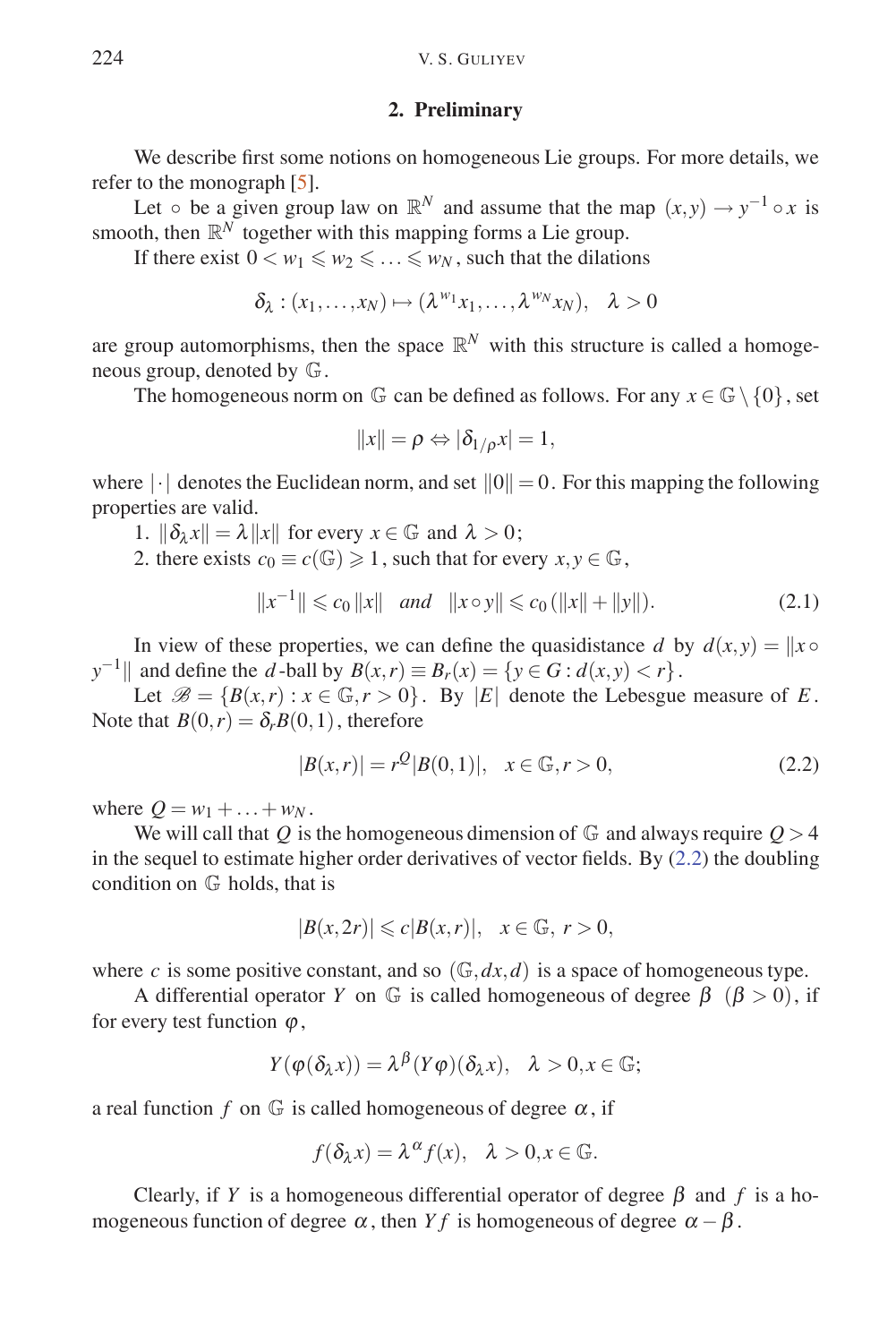LEMMA 2.1. (See [6]) *Let L be a left invariant homogeneous differential operator of degree* 2 *on* G*, then there is a unique fundamental solution* Γ(·) *such that for every test function u and every*  $x \in \mathbb{G}$ ,

 $(a) \Gamma(\cdot) \in C^{\infty}(\mathbb{G} \setminus \{0\})$ ; (*b*) Γ(·) *is homogeneous of degree* 2−*Q ;*  $(u(x) = (\mathscr{L} u * \Gamma)(x) = \int_{\mathbb{G}} \Gamma(x \circ y^{-1}) \mathscr{L} u(y) dy;$  $(d)$   $X_iu(x) = \int_{\mathbb{G}} X_i\Gamma(x \circ y^{-1}) \mathscr{L}u(y)dy.$ *Moreover, for*  $i, j = 1, \ldots, m$ *, there exist constants*  $c_{i,j}$  *such that* 

$$
X_i X_j u(x) = V.P. \int_{\mathbb{G}} X_i X_j \Gamma(x \circ y^{-1}) \mathscr{L} u(y) dy + c_{ij} \mathscr{L} u(x).
$$

REMARK 2.1. If we set  $\Gamma_i = X_i \Gamma$ ,  $\Gamma_{i,i} = X_i X_i \Gamma$ , then it is obvious that  $\Gamma_i$  is homogeneous of degree  $1-Q$  and  $\Gamma_{ij}$  is homogeneous of degree  $-Q$ .

For any  $f \in L_1^{\text{loc}}(\mathbb{G})$ , the Hardy-Littlewood maximal operator on  $\mathbb{G}$  is defined by

$$
Mf(x) = \sup_{r>0} \frac{1}{|B(x,r)|} \int_{B(x,r)} |f(y)| dy
$$
, a.e.  $x \in \mathbb{G}$ .

For any  $f \in L_1^{\text{loc}}(\mathbb{G})$ , we say that *T* is a Calder on-Zygmund operator on  $\mathbb{G}$  if

$$
Tf(x) = \lim_{\varepsilon \to 0} \int_{\{y \in \mathbb{G} : ||x \circ y^{-1}|| > \varepsilon\}} K(x \circ y^{-1}) f(y) dy = V.P. \int_{\mathbb{G}} K(x \circ y^{-1}) f(y) dy,
$$

where *K* satisfies

$$
|K(x)| \leqslant \frac{c}{\|x\| \mathcal{Q}}, \ \ |\nabla K(x)| \leqslant \frac{c}{\|x\| \mathcal{Q}+1}, \ x \in \mathbb{G} \setminus \{0\}.
$$

For any  $f \in L_1^{\text{loc}}(\mathbb{G})$ , the fractional maximal operator  $M_\alpha$  and the fractional integral operator  $I_{\alpha}$  on  $\mathbb{G}$  are defined by

$$
M_{\alpha}f(x) = \sup_{r>0} |B(x,r)|^{-1+\frac{\alpha}{Q}} \int_{B(x,r)} |f(y)| dy, \quad 0 \le \alpha < \Omega,
$$
  

$$
I_{\alpha}f(x) = \int_{\mathbb{G}} \frac{f(y)}{\|x \circ y^{-1}\|^{Q-\alpha}} dy, \quad 0 < \alpha < \Omega,
$$

respectively. If  $\alpha = 0$ , then  $M = M_0$  is the Hardy-Littlewood maximal operator.

Suppose that  $T_\alpha$ ,  $\alpha \in [0, Q)$  represents a linear or a sublinear operator, which satisfies, for any  $f \in L_1(\mathbb{R}^n)$  with compact support and  $x \notin supp f$ , inequality

$$
|T_{\alpha}f(x)| \leq C_1 \int_{\mathbb{G}} \frac{|f(y)|}{\|x \circ y^{-1}\| \mathcal{Q}^{-\alpha}} dy,\tag{2.3}
$$

where  $C_1$  is independent of  $f$  and  $x$ .

Note that, the maximal operator  $M$ , and the Calder on-Zygmund operator  $T$  satisfy the condition (2.3) with  $\alpha = 0$ , and the fractional maximal operator  $M_{\alpha}$ , and the fractional integral operator  $I_{\alpha}$  satisfy the condition (2.3) with  $0 < \alpha < Q$ .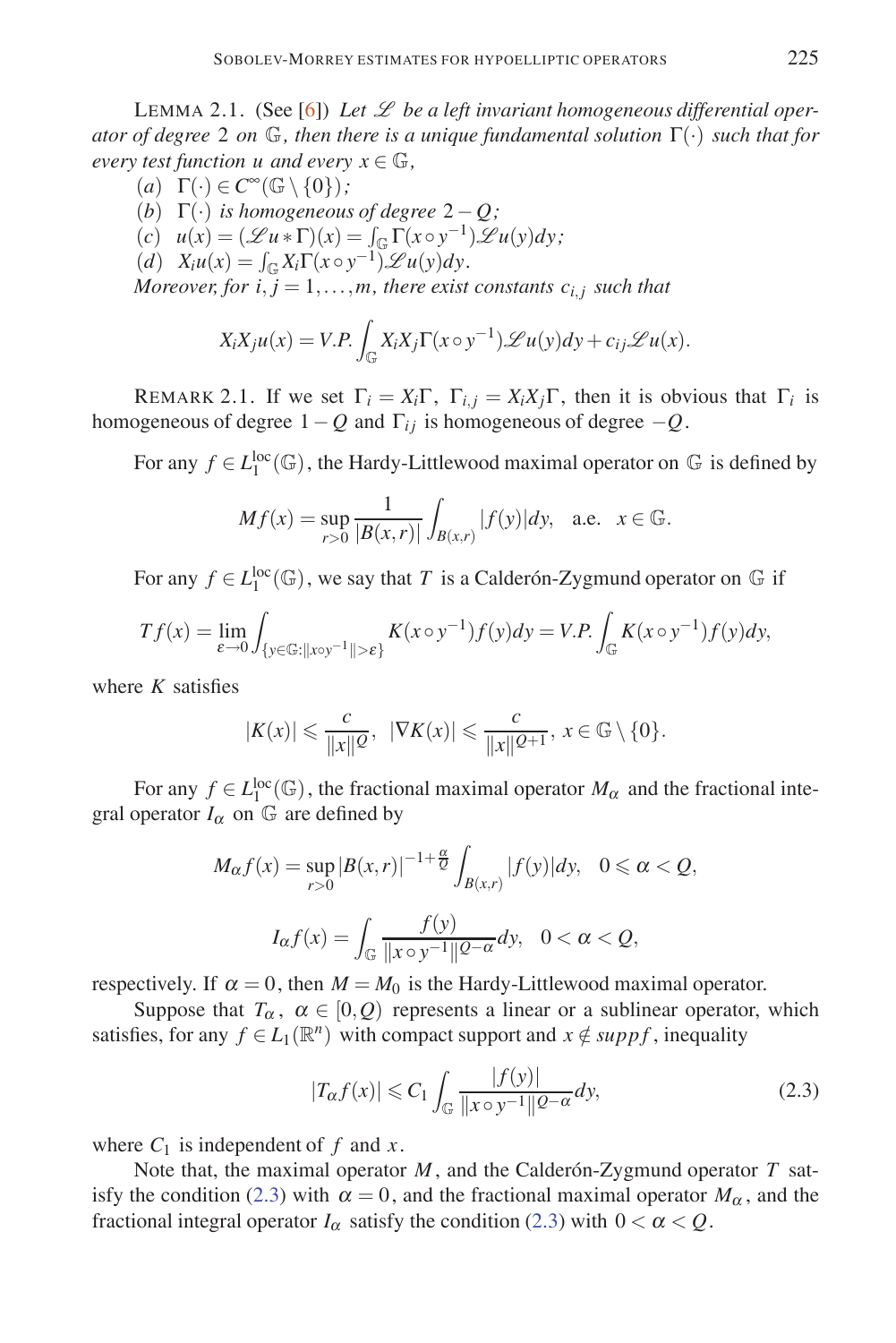Let  $0 < \alpha < Q$ ,  $1 \leqslant p < \frac{Q}{\alpha}$  and  $f \in L_p(\mathbb{G})$ . Then the integral  $I_\alpha f(x)$  converges absolutely for almost every  $x \in \mathbb{G}$ , see [18, Theorem 3.2.1]. The Hardy-Littlewood-Sobolev result states that (see [16], [17] and [18, Theorem 3.2.1]) the operator  $I_{\alpha}$  is bounded from  $L_p(\mathbb{G})$  to  $L_q(\mathbb{G})$  if and only if  $1 < p < q < \infty$  and  $\alpha = \mathcal{Q}/p - \mathcal{Q}/q$ . Also *I*<sub>α</sub> is bounded from  $L_1(\mathbb{G})$  to  $WL_q(\mathbb{G})$  if and only if  $1 < q < \infty$  and  $\alpha = Q - Q/q$ .

By a weight function, briefly weight, we mean a locally integrable function on G which takes values in  $(0, \infty)$  almost everywhere. For a weight *w* and a measurable set *E*, we define  $w(E) = \int_E w(x) dx$ , and the characteristic function of *E* by  $\chi_E$ . Let *B* be a ball on  $\mathbb{G}$  and  $kB(k>0)$  denote the ball with the same center as *B* whose radius is λ times that of *B*.

If *w* is a weight function, we denote by  $L_p(\mathbb{G}, w)$  the weighted Lebesgue space defined by finiteness of the norm

$$
||f||_{L_p(\mathbb{G},w)}=\Big(\int_{\mathbb{G}}|f(x)|^pw(x)dx\Big)^{\frac{1}{p}}<\infty,\quad if\quad 1\leqslant p<\infty
$$

and

$$
||f||_{L_{\infty}(\mathbb{G},w)} = \underset{x \in \mathbb{G}}{\mathrm{ess}} \sup |f(x)|w(x), \quad if \quad p = \infty.
$$

We recall a weight function *w* is in the Muckenhoupt's class  $A_p(\mathbb{G})$ ,  $1 < p < \infty$ [43], if

$$
[w]_{A_p} := \sup_B [w]_{A_p(B)} = \sup_B \left(\frac{1}{|B|} \int_D w(x) dx\right) \left(\frac{1}{|B|} \int_B w(x)^{1-p'} dx\right)^{p-1} < \infty,
$$

where the supremum is taken with respect to all balls *B* and  $\frac{1}{p} + \frac{1}{p'} = 1$ . For  $p = 1$ , *w* ∈ *A*<sub>1</sub>(<del>G</del>) is defined by the condition  $Mw(x)$  ≤  $Cw(x)$  with  $[w]_{A_1} = sup_{x \in G} \frac{Mw(x)}{w(x)}$ , and for  $p = \infty$   $A_{\infty}(\mathbb{G}) = \cup_{1 \leq p < \infty} A_p(\mathbb{G})$  and  $[w]_{\infty} = \inf_{1 \leq p < \infty} [w]_{A_p}$ .

A weight function *w* is in the Muckenhoupt-Wheeden class  $A_{p,q}(\mathbb{G})$ ,  $1 < p < \infty$ [44], if

$$
\begin{aligned} [w]_{A_{p,q}} &:= \sup_B [w]_{A_{p,q}(B)} \\ & = \sup_B \left( \frac{1}{|B|} \int_B w(x)^q dx \right)^{1/q} \left( \frac{1}{|B|} \int_B w(x)^{-p'} dx \right)^{1/p'} < \infty, \end{aligned}
$$

where the supremum is taken with respect to all balls *D* and  $\frac{1}{p} + \frac{1}{p'} = 1$ . While  $p = 1$ ,  $w \in A_{1,q}(\mathbb{G})$  with  $1 < q < \infty$  if

$$
\begin{aligned} [w]_{A_{1,q}} &:= \sup_B [w]_{A_{1,q}(B)} \\ & = \sup_B \left( \frac{1}{|B|} \int_B w(x)^q dx \right)^{\frac{1}{q}} \left( \operatorname{ess} \sup_{x \in B} \frac{1}{w(x)} \right) < \infty. \end{aligned}
$$

Weighted norm inequalities for fractional integral operators arise naturally in harmonic analysis, and have been extensively studied by several authors. Let  $0 < \alpha < Q$ ,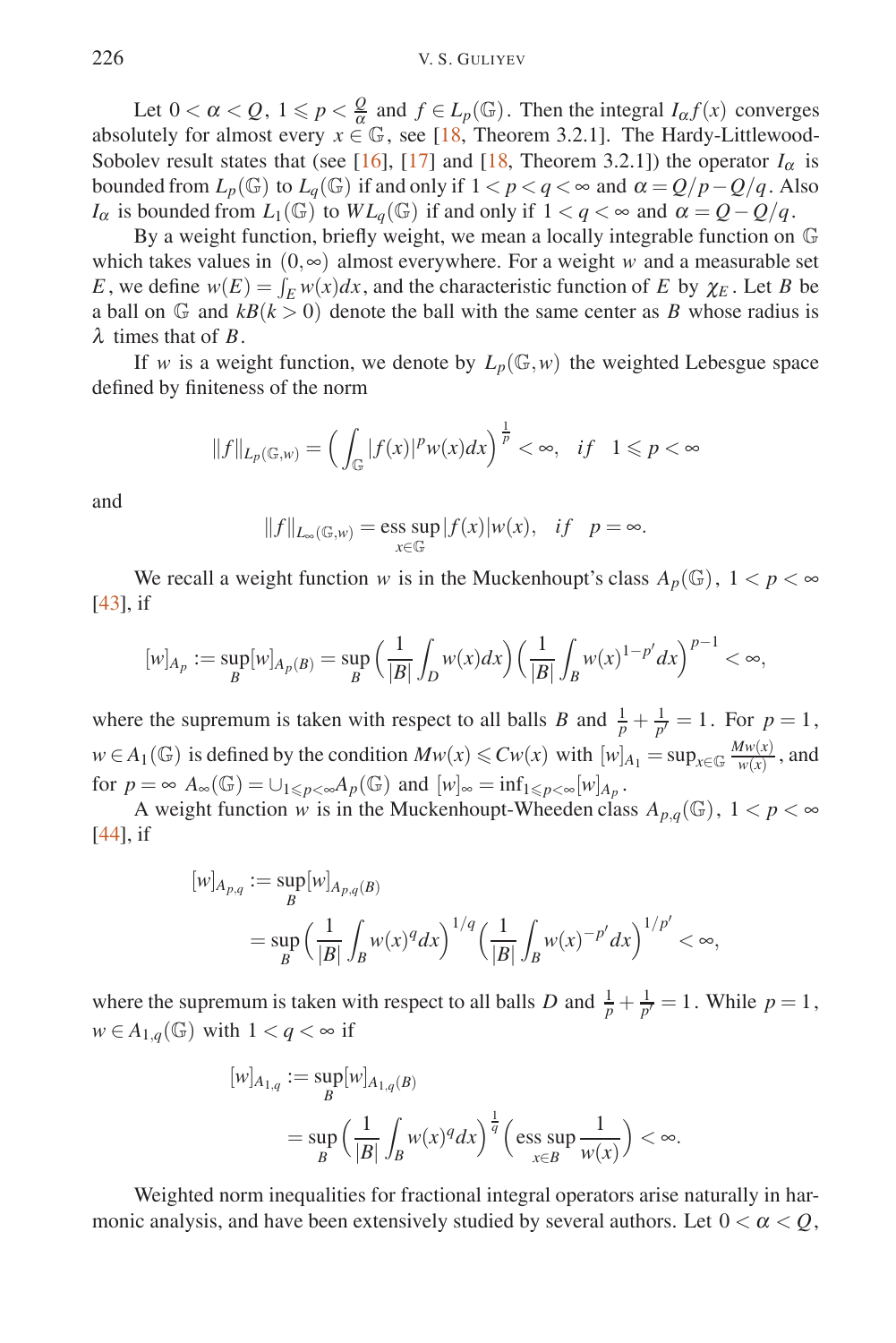$1 \leq p < \frac{Q}{\alpha}$ ,  $\alpha = Q/p - Q/q$ , and  $w \in A_{pq}(\mathbb{G})$ , then the operator  $I_{\alpha}$  is bounded from  $L_p(\mathbb{G}, w^p)$  to  $L_q(\mathbb{G}, w^q)$ , see [33] and in the Euclidean setting see [37].

We define generalized weighed Morrey spaces as follows.

DEFINITION 2.1. Let  $1 \leq p < \infty$ ,  $\varphi$  be a positive measurable function on  $\mathbb{G} \times$ (0,∞) and *w* be non-negative measurable function on  $\mathbb{G}$ . We denote by  $M_{p,\omega}(\mathbb{G},w)$ the generalized weighted Morrey space, the space of all functions  $f \in L_p^{\text{loc}}(\mathbb{G}, w)$  with finite norm

$$
||f||_{M_{p,\varphi}(\mathbb{G},w)} = \sup_{x \in \mathbb{G},r>0} \varphi(x,r)^{-1} w(B(x,r))^{-\frac{1}{p}} ||f||_{L_p(B(x,r),w)},
$$

where  $||f||_{L_p(B(x,r),w)} \equiv ||f \chi_{B(x,r)}||_{L_p(\mathbb{G},w)}$ .

Furthermore, by  $WM_{p,\varphi}(\mathbb{G},w)$  we denote the weak generalized weighted Morrey space of all functions  $f \in WL_p^{\text{loc}}(\mathbb{G}, w)$  for which

$$
||f||_{WM_{p,\varphi}(\mathbb{G},w)} = \sup_{x \in \mathbb{G},r>0} \varphi(x,r)^{-1}w(B(x,r))^{-\frac{1}{p}}||f||_{WL_p(B(x,r),w)} < \infty,
$$

where  $WL_p(B(x,r), w)$  denotes the weak  $L_{p,w}$ -space of measurable functions *f* for which

$$
||f||_{WL_p(B(x,r),w)} \equiv ||f\chi_{B(x,r)}||_{WL_p(\mathbb{G},w)} = \sup_{t>0} t \Big( \int_{\{y \in B(x,r): |f(y)| > t\}} w(y) dy \Big)^{\frac{1}{p}}.
$$

EXAMPLE 2.1. (1) If  $w \equiv 1$ , then  $M_{p,\varphi}(\mathbb{G},1) = M_{p,\varphi}(\mathbb{G})$  is the generalized Morrey space and  $WM_{p,\varphi}(\mathbb{G},1) = WM_{p,\varphi}(\mathbb{G})$  is the weak generalized Morrey space.

(2) If  $\varphi(x,r) \equiv w(B(x,r))^{\frac{\kappa-1}{p}}$ , then  $M_{p,\varphi}(\mathbb{G},w) = L_{p,\kappa}(\mathbb{G},w)$  is the weighted Morrey space and  $WM_{p,\omega}(\mathbb{G},w) = WL_{p,K}(\mathbb{G},w)$  is the weak weighted Morrey space.

(3) If  $\varphi(x,r) \equiv v(B(x,r))^{\frac{\kappa}{p}} w(B(x,r))^{-\frac{1}{p}}$ , then  $M_{p,\varphi}(\mathbb{G},w) = L_{p,\kappa}(\mathbb{G},v,w)$  is the two weighted Morrey space.

(4) If  $w \equiv 1$  and  $\varphi(x,r) = r^{\frac{\lambda-Q}{p}}$  with  $0 < \lambda < Q$ , then  $M_{p,\varphi}(\mathbb{G},w) = L_{p,\lambda}(\mathbb{G})$  is the classical Morrey space and  $WM_{p,\varphi}(\mathbb{G},w) = WL_{p,\lambda}(\mathbb{G})$  is the weak Morrey space.

(5) If  $\varphi(x,r) \equiv w(B(x,r))^{-\frac{1}{p}}$ , then  $M_{p,\varphi}(\mathbb{G},w) = L_p(\mathbb{G},w)$  is the weighted Lebesgue space and  $WM_{p,\varphi}(\mathbb{G},w) = WL_p(\mathbb{G},w)$  is the weak weighted Lebesgue space.

We use the following simplified notation later:

$$
||Du||_{M_{p,\varphi}(\mathbb{G},w)} = \sum_{i=1}^{m} ||X_iu||_{M_{p,\varphi}(\mathbb{G},w)},
$$
  

$$
||D^2u||_{M_{p,\varphi}(\mathbb{G},w)} = \sum_{i,j=1}^{m} ||X_iX_ju||_{M_{p,\varphi}(\mathbb{G},w)} + ||X_0u||_{M_{p,\varphi}(\mathbb{G},w)},
$$

and generally,

$$
||D^k u||_{M_{p,\varphi}(\mathbb{G},w)} = \sum ||X_{ji} \dots X_{jl} u||_{M_{p,\varphi}(\mathbb{G},w)},
$$

where  $X_{ji} \ldots X_{jl}$  is homogeneous of degree *k* (let us note that  $X_0$  is homogeneous of degree two while the remaining  $X_1, \ldots, X_m$  are homogeneous of degree one).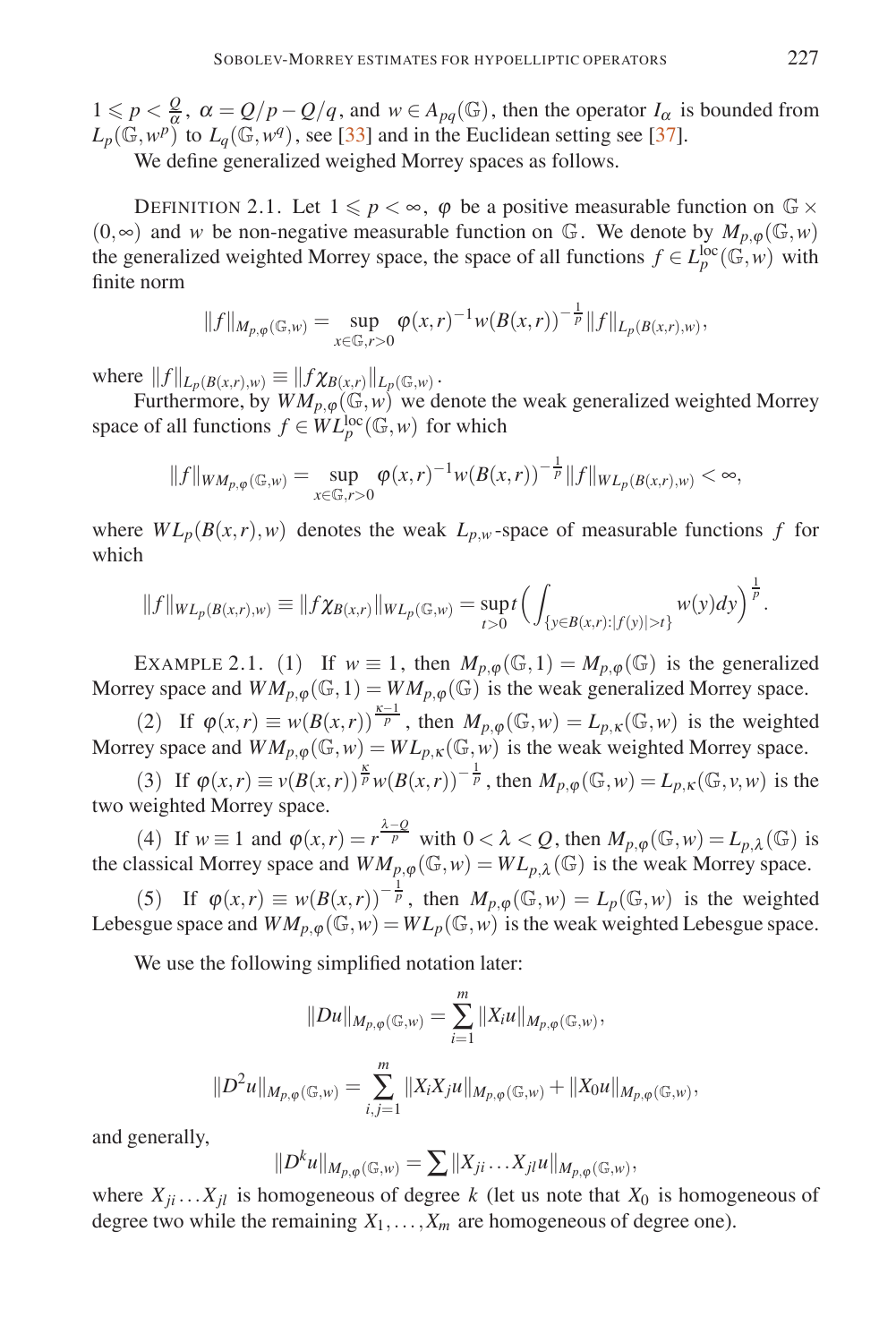DEFINITION 2.2. For  $p \in [1, \infty)$ , a nonnegative integer k and a weight w, the weighted Sobolev-Morrey space  $S_{k,p,q}(\mathbb{G},w)$  consists of all  $M_{p,q}(\mathbb{G},w)$  functions such that

$$
||u||_{S_{k,p,\varphi}(\mathbb{G},w)} = \sum_{h=0}^{k} ||D^h u||_{M_{p,\varphi}(\mathbb{G},w)}
$$

is finite.

The space  $S_{k,p,\varphi}(\mathbb{G},w) \cap S^0_{1,p}(\mathbb{G},w)$  consists of all functions  $u \in S_{k,p}(\mathbb{G},w) \cap S^0_{1,p}(\mathbb{G},w)$  $S_{1,p}^0(\mathbb{G}, w)$  with  $D^h u \in M_{p,\varphi}(\mathbb{G}, w)$ , and is endowed by the same norm.

REMARK 2.2. For a non-negative measurable function *w* defined on  $(0, \infty)$ , we denote by  $\mathscr{G}_{w}^{p}$  the set of all almost decreasing functions  $\varphi : \mathbb{G} \times (0, \infty) \to (0, \infty)$  such that

$$
\inf_{D \in \mathscr{B}: r_B \leq r_{B_0}} \varphi(B) \gtrsim \varphi(B_0) \text{ for all } B_0 \in \mathscr{B}
$$

and

$$
\inf_{B\in\mathscr{B}:r_B\geqslant r_{B_0}}\varphi(B)\,w^p(B)^{\frac{1}{p}}\gtrsim \varphi(B_0)\,w^p(B_0)^{\frac{1}{p}},
$$

where  $r_B$  and  $r_{B_0}$  denote the radius of the *d*-balls *B* and  $B_0$ , respectively.

We will use the following statement on the boundedness of the weighted Hardy operator

$$
H_w g(t) := \int_t^\infty g(s) w(s) \, ds, \quad 0 < t < \infty.
$$

where *w* is a weight. The following theorem was proved in [21].

THEOREM 2.1. [21] Let  $v_1$ ,  $v_2$  and w be weights on  $(0, \infty)$  and  $v_1(t)$  be bounded *outside a neighborhood of the origin. The inequality*

$$
\sup_{t>0} v_2(t) H_w g(t) \leqslant C \sup_{t>0} v_1(t) g(t)
$$

*holds for some C* > 0 *for all non-negative and non-decreasing g on*  $(0, \infty)$  *if and only if*

$$
B := \sup_{t>0} v_2(t) \int_t^{\infty} \frac{w(s) ds}{\sup_{s < \tau < \infty} v_1(\tau)} < \infty
$$

#### **3. Sublinear operators on generalized weighted Morrey spaces**  $M_{p,\phi}(\mathbb{G},w)$

In this section, we shall give the boundedness of the sublinear operators  $T_\alpha$ ,  $\alpha \in$  $[0, Q)$  generated by Calderón-Zygmund operators ( $\alpha = 0$ ) and generated by fractional integral operator ( $\alpha > 0$ ) on generalized weighted Morrey spaces  $M_{p,\omega}(\mathbb{G},w)$ .

The following are true for the homogeneous group space  $[3, 40]$ . Let us note that the homogeneous group is a special case of homogeneous spaces, so we can state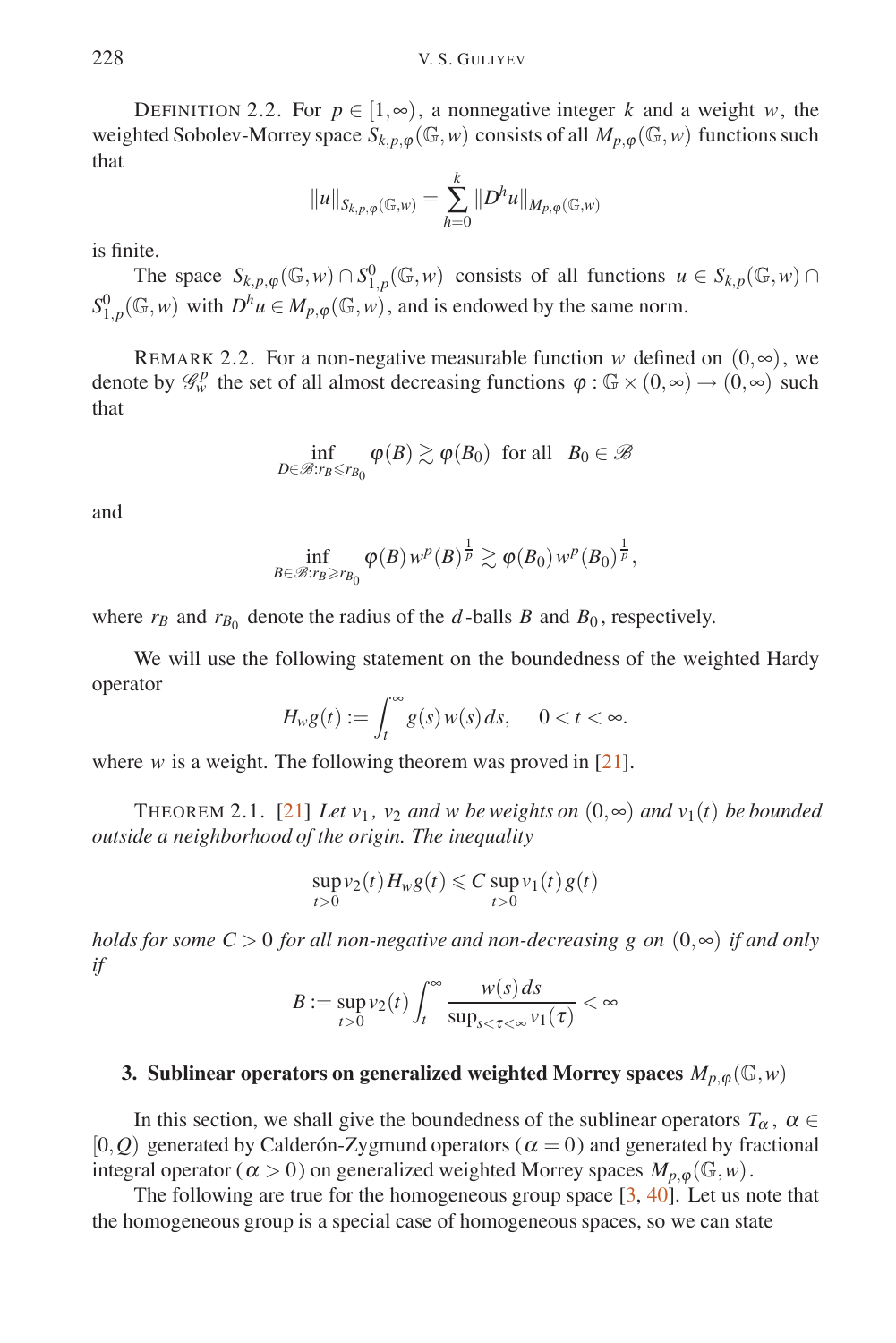LEMMA 3.1. Let  $1 \leq p < \infty$  and  $w \in A_p(\mathbb{G})$ . Then the maximal operator M and *Calderón-Zygmund operator T are bounded on*  $L_p(\mathbb{G}, w)$  *for*  $p > 1$  *and from*  $L_1(\mathbb{G}, w)$ *to*  $WL_1(\mathbb{G}, w)$ .

LEMMA 3.2. Let  $1 \leqslant p < q < \infty$ ,  $w \in A_{pq}(\mathbb{G})$ ,  $0 < \alpha < \frac{Q}{p}$  and  $\frac{1}{q} = \frac{1}{p} - \frac{\alpha}{Q}$ . Then *the fractional integral operator*  $I_\alpha$  *is bounded from*  $L_p(\mathbb{G},w^p)$  *to*  $L_q(\mathbb{G},w^q)$  *for*  $p>1$ *and from*  $L_1(\mathbb{G}, w)$  *to*  $WL_q(\mathbb{G}, w^q)$ .

The following theorem is valid.

THEOREM 3.1. Let  $1 \leq p < \infty$ ,  $w \in A_p(\mathbb{G})$  and  $T_0$  be a sublinear operator satis*fying condition* (2.3) *with*  $\alpha = 0$  *which is bounded on*  $L_p(\mathbb{G}, w)$  *for*  $p > 1$ *, and bounded from*  $L_1(\mathbb{G}, w)$  *to*  $WL_1(\mathbb{G}, w)$ *. Then, for*  $p > 1$  *inequality* 

$$
||T_0f||_{L_p(B,w)} \leq C w(B)^{\frac{1}{p}} \int_{2c_0r}^{\infty} ||f||_{L_p(B(x_0,t),w)} w(B(x_0,t))^{-\frac{1}{p}} \frac{dt}{t}
$$

*holds for any ball*  $B = B(x_0, r)$  *and for all*  $f \in L_p^{\text{loc}}(\mathbb{G}, w)$ *, where*  $c_0 \geqslant 1$  *is the constant from the triangle inequality* (2.1) *and C does not depend on f,*  $x_0$  *and*  $r > 0$ *.* 

*Moreover, for*  $p = 1$  *inequality* 

$$
||T_0f||_{WL_1(B,w)} \leq C w(B) \int_{2c_0r}^{\infty} ||f||_{L_1(B(x_0,t),w)} w(B(x_0,t))^{-1} \frac{dt}{t},
$$
\n(3.1)

*holds for any ball*  $B = B(x_0, r)$  *and for all*  $f \in L_1^{\text{loc}}(\mathbb{G}, w)$ *, where C does not depend on f, x*<sup>0</sup> *and r*  $>$  0*.* 

*Proof.* Let  $f \in L_p^{\text{loc}}(\mathbb{G}, w)$ ,  $p \in (1, \infty)$  and  $w \in A_p(\mathbb{G})$ . For arbitrary  $x_0 \in \mathbb{G}$ , set  $B = B(x_0, r)$  for the ball centered at  $x_0$  and of radius  $r$ ,  $2c_0B = B(x_0, 2c_0r)$ . We represent *f* as

$$
f = f_1 + f_2
$$
,  $f_1(y) = f(y) \chi_{2c_0} g(y)$ ,  $f_2(y) = f(y) \chi_{C_{(2c_0B)}}(y)$ ,  $r > 0$ ,

and for all  $x \in \mathbb{G}$  we get

$$
\left|T_0 f(x)\right| \leq \left|T_0 f_1(x)\right| + \left|T_0 f_2(x)\right|
$$
  
 
$$
\lesssim \left|T_0 f_1(x)\right| + \int_{C_{(2c_0 B)}} \frac{|f(y)|}{\|x \circ y^{-1}\| \mathcal{Q}} dy.
$$
 (3.2)

First we show that  $T_0 f(x)$  is well-defined *a.e.* x and independent of the choice *B* containing *x*.

As  $T_0$  is bounded on  $L_p(\mathbb{G}, w)$  for  $p > 1$  and  $f_1 \in L_p(\mathbb{G}, w)$ ,  $T_0 f_1$  is well-defined. Next, we show that the second-term of the right-hand side (3.2) converges absolutely for any  $f \in L_p^{\text{loc}}(\mathbb{G}, w)$  and almost every  $x \in \mathbb{G}$ .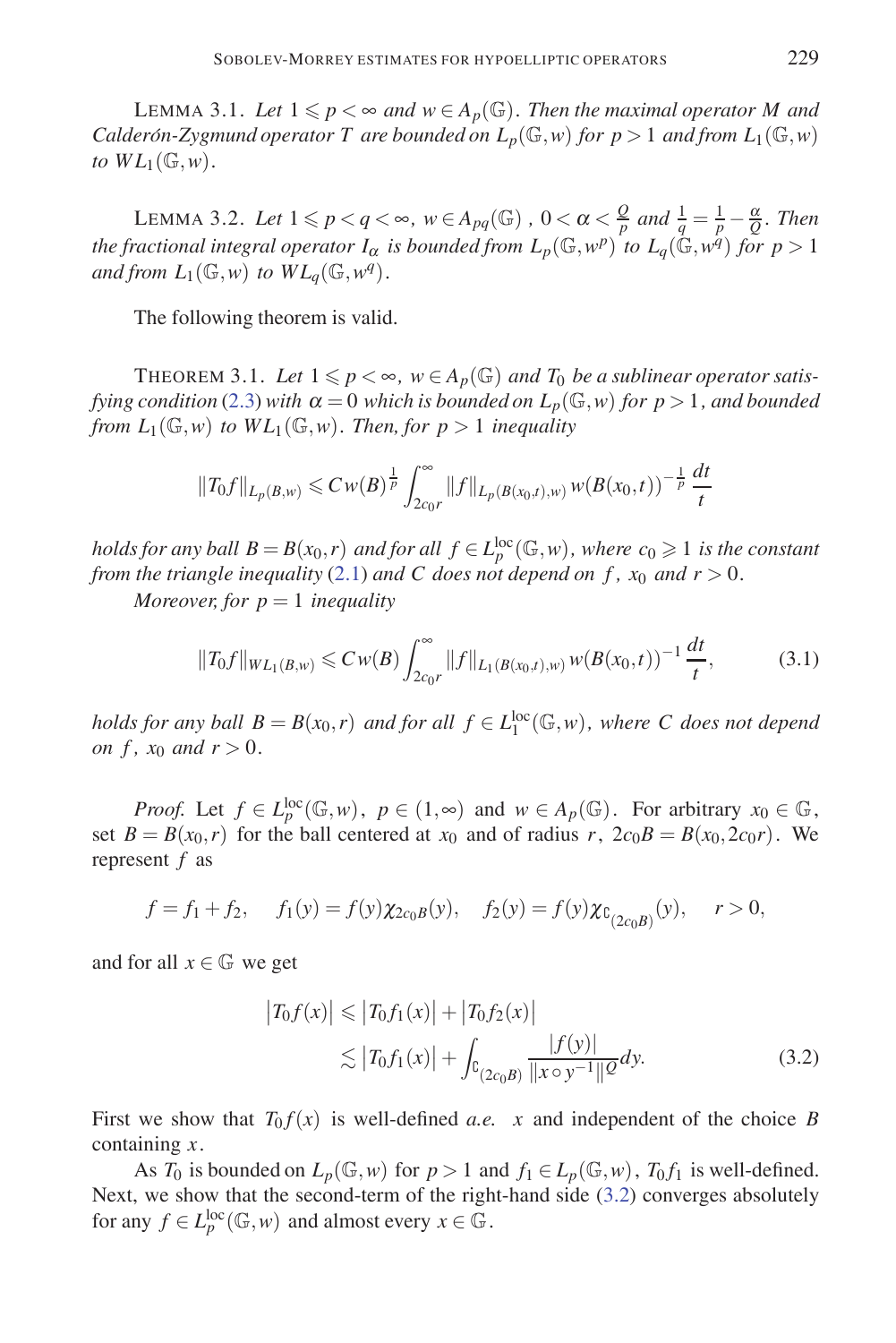Observe that the inclusions  $x \in B$ ,  $y \in {}^{b}(2c_{0}B)$  imply  $||x_{0} \circ y^{-1}|| \approx ||x \circ y^{-1}||$ . Then we get

$$
|T_0 f_2(x)| \lesssim \int_{C_{(2c_0B)}} \frac{|f(y)|}{\|x \circ y^{-1}\|^{\mathcal{Q}}} dy \lesssim \int_{C_{(2c_0B)}} \frac{|f(y)|}{\|x_0 \circ y^{-1}\|^{\mathcal{Q}}} dy.
$$

By Fubini's theorem we have

$$
\int_{\mathbb{C}_{(2c_0B)}} \frac{|f(y)|}{\|x_0 \circ y^{-1}\|^2} dy \approx \int_{\mathbb{C}_{(2c_0B)}} |f(y)| \int_{\|x_0 \circ y^{-1}\|}^{\infty} \frac{dt}{t^{Q+1}} dy
$$
\n
$$
\approx \int_{2c_0r}^{\infty} \int_{B(x_0,t) \setminus B(x_0,2c_0r)} |f(y)| dy \frac{dt}{t^{Q+1}} \lesssim \int_{2c_0r}^{\infty} \int_{B(x_0,t)} |f(y)| dy \frac{dt}{t^{Q+1}}.
$$

Applying Hölder's inequality, we get

$$
|T_0 f_2(x)| \lesssim \int_{2c_0 r}^{\infty} ||f||_{L_1(B(x_0,t))} t^{-Q-1} dt
$$
  
\n
$$
\lesssim \int_{2c_0 r}^{\infty} ||f||_{L_p(B(x_0,t),w)} ||w^{-1/p}||_{L_{p'}(B(x_0,t))} \frac{dt}{t^{Q+1}}
$$
  
\n
$$
\leq [w]_{A_p}^{1/p} \int_{2c_0 r}^{\infty} ||f||_{L_p(B(x_0,t),w)} w(B(x_0,t))^{-1/p} \frac{dt}{t}.
$$
\n(3.3)

Therefore  $T_0 f_2(x)$  exists for all  $x \in B$ . Since  $\mathbb{G} = \bigcup_{r>0} B(x_0, r)$ , we obtain the existence of  $T_0 f(x)$  for a.e.  $x \in \mathbb{G}$ .

From (3.2) we have

$$
||T_0f||_{L_p(B,w)} \le ||T_0f_1||_{L_p(B,w)} + ||T_0f_2||_{L_p(B,w)}.
$$

Since  $f_1 \in L_p(\mathbb{G}, w)$ ,  $T_0 f_1 \in L_p(\mathbb{G}, w)$  and from the boundedness of  $T_0$  in  $L_p(\mathbb{G}, w)$ it follows that:

$$
||T_0f_1||_{L_p(B,w)} \le ||T_0f_1||_{L_p(\mathbb{G},w)} \le C||f_1||_{L_p(\mathbb{G},w)} = C||f||_{L_p(2c_0B,w)},
$$

where constant  $C > 0$  is independent of f.

Moreover, from (3.3) for all  $p \in [1, \infty)$  inequality

$$
||T_0 f_2||_{L_p(B,w)} \lesssim [w]_{A_p}^{1/p} w(B)^{\frac{1}{p}} \int_{2c_0 r}^{\infty} ||f||_{L_p(B(x_0,t),w)} w(B(x_0,t))^{-1/p} \frac{dt}{t}
$$
(3.4)

is valid. Thus

$$
||T_0 f||_{L_p(B,w)} \lesssim ||f||_{L_{p,w}(2c_0B)} + [w]_{A_p}^{1/p} w(B)^{\frac{1}{p}} \int_{2c_0r}^{\infty} ||f||_{L_p(B(x_0,t),w)} w(B(x_0,t))^{-1/p} \frac{dt}{t}.
$$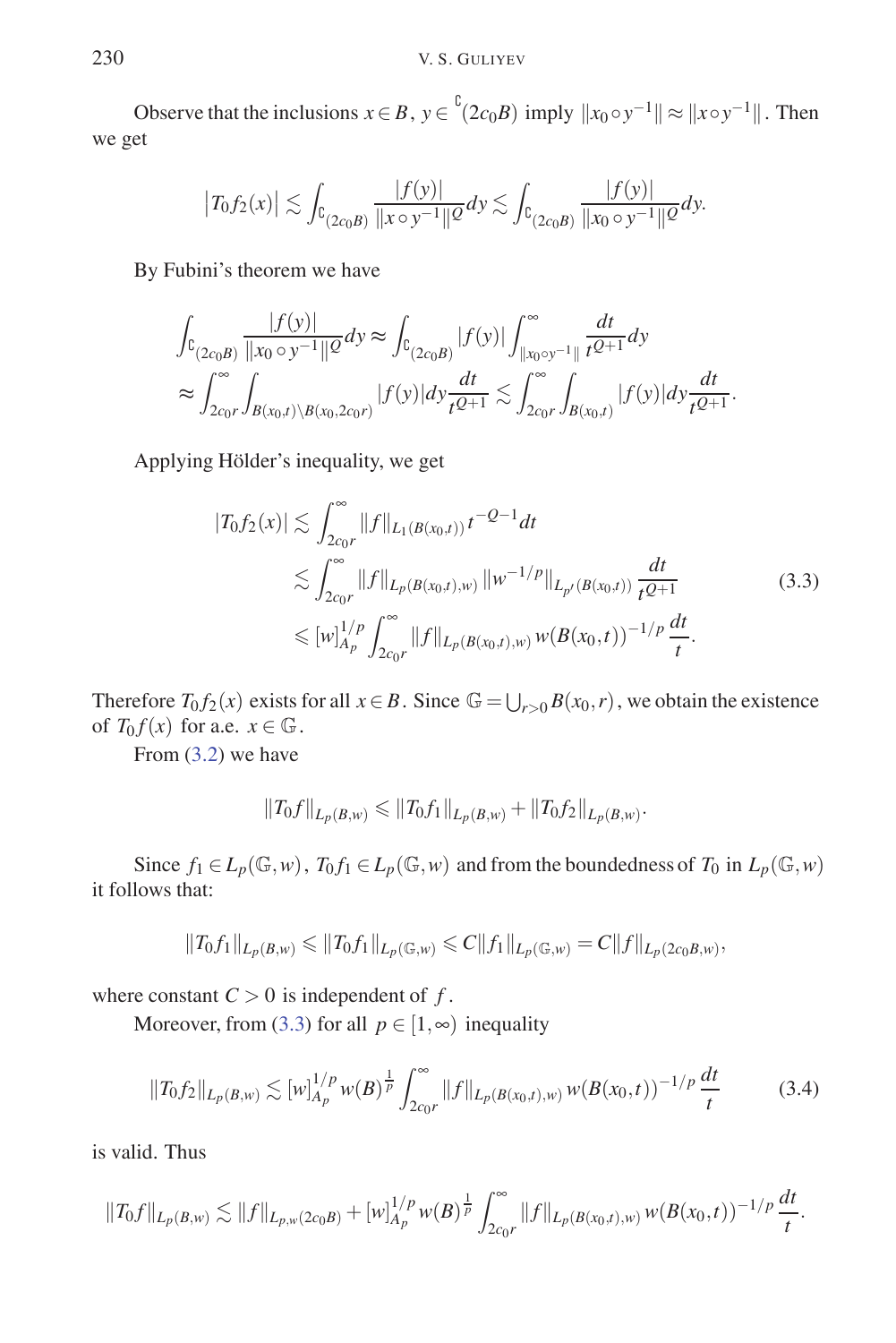On the other hand,

$$
||f||_{L_p(2c_0B,w)} \approx |B|||f||_{L_p(2c_0B,w)} \int_{2c_0r}^{\infty} \frac{dt}{t^{Q+1}}
$$
  
\n
$$
\lesssim |B| \int_{2c_0r}^{\infty} ||f||_{L_p(B(x_0,t),w)} \frac{dt}{t^{Q+1}}
$$
  
\n
$$
\leq w(B)^{\frac{1}{p}} ||w^{-1/p}||_{L_{p'}(B)} \int_{2c_0r}^{\infty} ||f||_{L_p(B(x_0,t),w)} \frac{dt}{t^{Q+1}}
$$
  
\n
$$
\leq w(B)^{\frac{1}{p}} \int_{2c_0r}^{\infty} ||f||_{L_p(B(x_0,t),w)} ||w^{-1/p}||_{L_{p'}(B(x_0,t))} \frac{dt}{t^{Q+1}}
$$
  
\n
$$
\leq [w]_{A_p}^{1/p} w(B)^{\frac{1}{p}} \int_{2c_0r}^{\infty} ||f||_{L_p(B(x_0,t),w)} w(B(x_0,t))^{-1/p} \frac{dt}{t}.
$$

Thus

$$
||T_0f||_{L_p(B,w)} \lesssim [w]_{A_p}^{1/p} w(B)^{\frac{1}{p}} \int_{2c_0r}^{\infty} ||f||_{L_p(B(x_0,t),w)} w(B(x_0,t))^{-1/p} \frac{dt}{t}.
$$

Let  $f \in L_1^{\text{loc}}(\mathbb{G}, w)$  and  $w \in A_1(\mathbb{G})$ . As  $T_0$  is bounded from  $L_1(\mathbb{G}, w)$  to  $WL_1(\mathbb{G}, w)$ and  $f_1 \in L_1(\mathbb{G}, w)$ ,  $T_0 f_1$  is well-defined. Next, we show that the second-term of the right-hand side (3.2) converges absolutely for any  $f \in L_1^{\text{loc}}(\mathbb{G}, w)$  and almost every  $x \in \mathbb{G}$ .

Indeed,

$$
|T_0 f_2(x)| \lesssim \int_{2c_0 r}^{\infty} ||f||_{L_1(B(x_0,t))} t^{-Q-1} dt
$$
  
\n
$$
\lesssim \int_{2c_0 r}^{\infty} ||f||_{L_1(B(x_0,t),w)} ||w^{-1}||_{L_{\infty}(B(x_0,t))} \frac{dt}{t^{Q+1}}
$$
  
\n
$$
\leq [w]_{A_1} \int_{2c_0 r}^{\infty} ||f||_{L_1(B(x_0,t),w)} w(B(x_0,t))^{-1} \frac{dt}{t}.
$$
\n(3.6)

Therefore  $T_0 f_2(x)$  exists for all  $x \in B$  and for  $f \in L_1^{\text{loc}}(\mathbb{G}, w)$  and  $w \in A_1(\mathbb{G})$  we get the existence of  $T_0 f(x)$  for a.e.  $x \in \mathbb{G}$ .

From the weak  $(1,1)$  boundedness of  $T_0$  and  $(3.5)$  it follows that:

$$
||T_0f_1||_{WL_1(B,w)} \le ||T_0f_1||_{WL_1(\mathbb{G},w)} \lesssim ||f_1||_{L_1(\mathbb{G},w)} = ||f||_{L_1(2c_0B,w)}
$$
  
\n
$$
\approx |B|||f||_{L_1(2c_0B,w)} \int_{2c_0r}^{\infty} \frac{dt}{t^{Q+1}} \lesssim |B| \int_{2c_0r}^{\infty} ||f||_{L_1(B(x_0,t),w)} \frac{dt}{t^{Q+1}}
$$
  
\n
$$
\le w(B)||w^{-1}||_{L_{\infty}(B)} \int_{2c_0r}^{\infty} ||f||_{L_1(B(x_0,t),w)} \frac{dt}{t^{Q+1}}
$$
  
\n
$$
\le w(B) \int_{2c_0r}^{\infty} ||f||_{L_1(B(x_0,t),w)} ||w^{-1}||_{L_{\infty}(B(x_0,t))} \frac{dt}{t^{Q+1}}
$$
  
\n
$$
\le [w]_{A_1} w(B) \int_{2c_0r}^{\infty} ||f||_{L_1(B(x_0,t),w)} w(B(x_0,t))^{-1} \frac{dt}{t}.
$$
 (3.7)

Then by (3.4) and (3.7) we get inequality (3.1).  $\Box$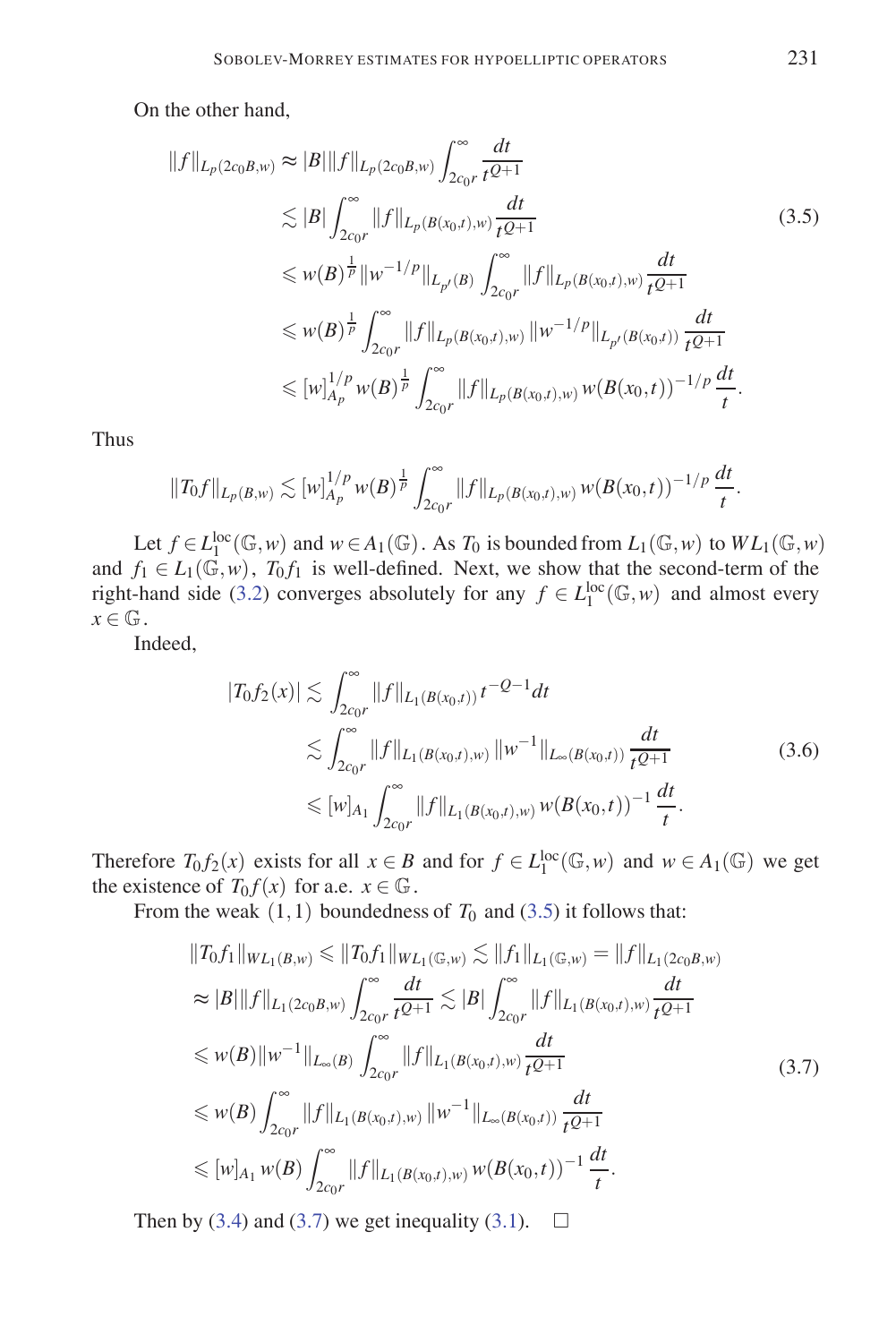THEOREM 3.2. Let  $1 \leq p < \infty$ ,  $w \in A_p(\mathbb{G})$  and  $(\varphi_1, \varphi_2)$  *satisfy the condition* 

$$
\int_{r}^{\infty} \frac{\text{ess inf } \varphi_1(x, s) w(B(x, s))}{\frac{t < s}{\sqrt{t}} \cdot \frac{dt}{t}} \leq C \varphi_2(x, r),\tag{3.8}
$$

*where C does not depend on x and r.*

*Let*  $T_0$  *be a sublinear operator satisfying condition* (2.3) *with*  $\alpha = 0$  *which is bounded on*  $L_p(\mathbb{G},w)$  *for*  $p>1$ *, and bounded from*  $L_1(\mathbb{G},w)$  *to*  $WL_1(\mathbb{G},w)$ *. Then the operator*  $T_0$  *is bounded from*  $M_{p,\varphi_1}(\mathbb{G},w)$  *to*  $M_{p,\varphi_2}(\mathbb{G},w)$  *for*  $p>1$  *and from*  $M_{1,\varphi_1}(\mathbb{G},w)$  *to*  $WM_{1,\varphi_2}(\mathbb{G},w)$ .

*Proof.* By condition (3.8), Theorems 2.1 and 3.1 with  $v_2(r) = \varphi_2(x, r)^{-1}$ ,  $v_1(r) =$  $\varphi_1(x,r)^{-1} w(B(x,t))^{-\frac{1}{p}}$ ,  $g(r) = ||f||_{L_p(B(x,r),w)}$  and  $\omega(r) = w(B(x,r))^{-\frac{1}{p}} r$  we have for  $p > 1$ 

$$
||T_0 f||_{M_{p,\varphi_2}(\mathbb{G},w)} \lesssim \sup_{x \in \mathbb{G}, r > 0} \varphi_2(x,r)^{-1} \int_r^{\infty} ||f||_{L_p(B(x,t),w)} w(B(x,t))^{-\frac{1}{p}} \frac{dt}{t}
$$
  
= 
$$
\sup_{x \in \mathbb{R}^n, r > 0} \varphi_1(x,r)^{-1} w(B(x,r))^{-\frac{1}{p}} ||f||_{L_p(B(x,r),w)} = ||f||_{M_{p,\varphi_1}(\mathbb{G},w)}
$$

and for  $p = 1$ 

$$
||T_0 f||_{WM_{1,\varphi_2}(\mathbb{G},w)} \lesssim \sup_{x \in \mathbb{G}, r>0} \varphi_2(x,r)^{-1} \int_r^{\infty} ||f||_{L_1(B(x,r),w)} w(B(x,t))^{-1} \frac{dt}{t}
$$
  
= 
$$
\sup_{x \in \mathbb{G}, r>0} \varphi_1(x,r)^{-1} w(B(x,r))^{-1} ||f||_{L_1(B(x,r),w)} = ||f||_{M_{1,\varphi_1}(\mathbb{G},w)}.
$$

COROLLARY 3.1. Let  $1 \leq p < \infty$ ,  $w \in A_p(\mathbb{G})$  and  $(\varphi_1, \varphi_2)$  *satisfy the condition* (3.8)*. Then the operators M, T are bounded from*  $M_{p,\varphi_1}(\mathbb{G},w)$  *to*  $M_{p,\varphi_2}(\mathbb{G},w)$  *for*  $p > 1$  *and from*  $M_{1,\varphi_1}(\mathbb{G},w)$  *to*  $WM_{1,\varphi_2}(\mathbb{G},w)$ .

COROLLARY 3.2. Let  $1 \leq p \leq \infty$ ,  $w \in A_p(\mathbb{G})$  and  $\varphi \in \mathcal{G}_w^p$  satisfy the con*dition* (1.5). Let  $T_0$  *be a sublinear operator satisfying condition* (2.3) *with*  $\alpha = 0$ *which is bounded on*  $L_p(\mathbb{G}, w)$  *for*  $p > 1$ *, and bounded from*  $L_1(\mathbb{G}, w)$  *to*  $WL_1(\mathbb{G}, w)$ *. Then the operator*  $T_0$  *is bounded on*  $M_{p,\varphi}(\mathbb{G},w)$  *for*  $p>1$  *and from*  $M_{1,\varphi}(\mathbb{G},w)$  *to*  $WM_{1,\varphi}(\mathbb{G},w)$ .

COROLLARY 3.3. Let  $1 \leq p < \infty$ ,  $w \in A_p(\mathbb{G})$  and  $\varphi \in \mathscr{G}_w^p$  satisfy the condition (1.5)*.* Then the operators M, T are bounded on  $M_{p,\omega}(\mathbb{G},w)$  for  $p>1$  and from  $M_{1,\varphi}(\mathbb{G},w)$  *to*  $WM_{1,\varphi}(\mathbb{G},w)$ .

Note that for  $\varphi_1(x,r) = \varphi_2(x,r) \equiv w(B(x,r))^{\frac{\kappa-1}{p}}$ , from Theorem 3.2 we get the following new result.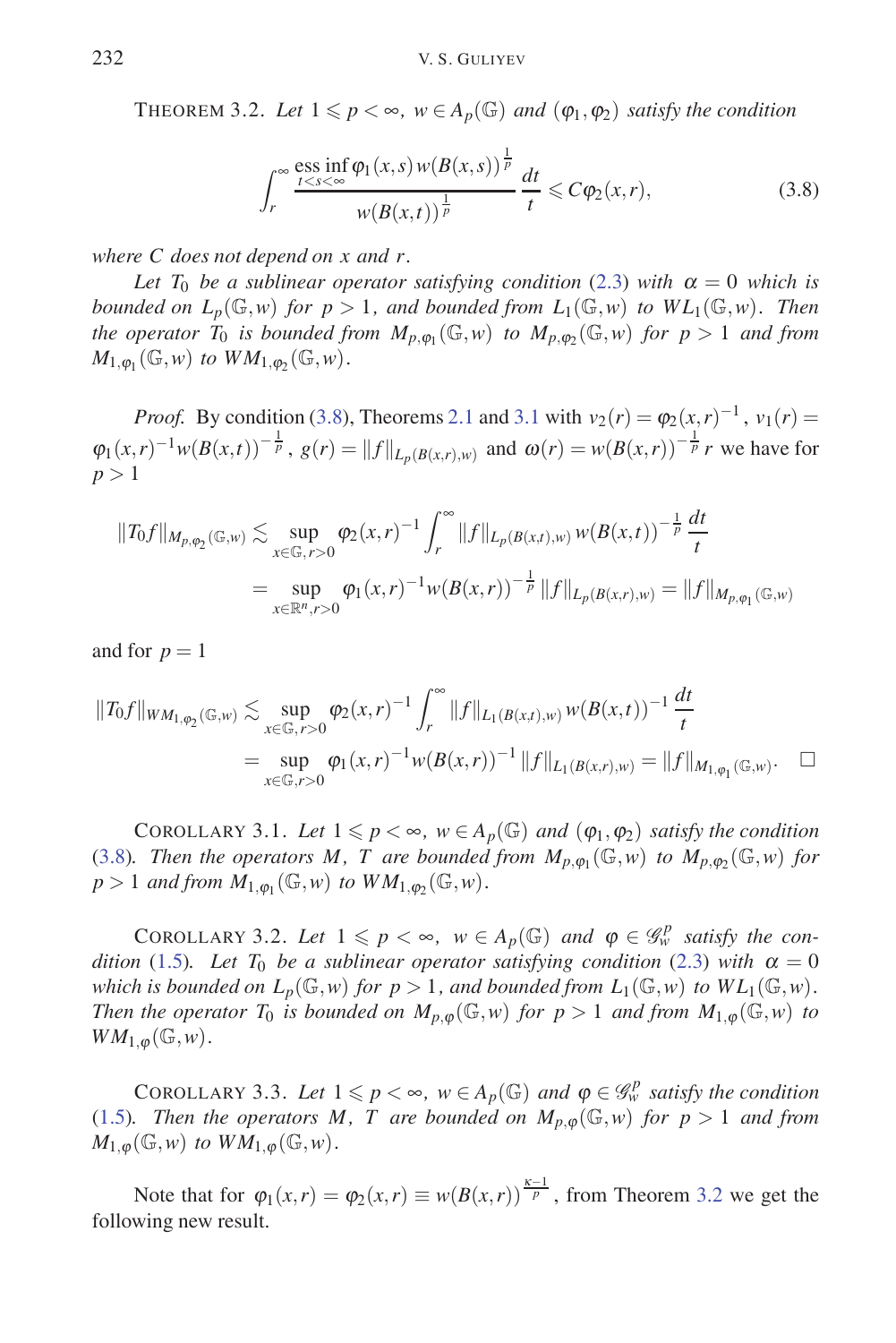COROLLARY 3.4. Let  $w \in A_p$ ,  $1 \leqslant p < Q$  and  $0 < \kappa < 1$ . Let  $T_0$  be a sublinear *operator satisfying condition* (2.3) *with*  $\alpha = 0$  *which is bounded on*  $L_p(\mathbb{G}, w)$  *for*  $p >$ 1, and bounded from  $L_1(\mathbb{G}, w)$  to  $WL_1(\mathbb{G}, w)$ . Then the operator  $T_0$  is bounded on  $L_{p,K}(\mathbb{G},w)$  *for*  $p>1$  *and from*  $L_{1,K}(\mathbb{G},w)$  *to*  $WL_{1,K}(\mathbb{G},w)$ *.* 

The following corollary for the operators *M* and *T* was proved in [31].

COROLLARY 3.5. Let  $w \in A_p$ ,  $1 \leqslant p < Q$  and  $0 < \kappa < 1$ . Then for  $p > 1$ , the *operators M, T are bounded on*  $L_{p,K}(\mathbb{G},w)$  *and for*  $p=1$ *, the operators M, T are bounded from*  $L_{1,K}(\mathbb{G},w)$  *to*  $WL_{1,K}(\mathbb{G},w)$ *.* 

REMARK 3.1. Note that, in the Euclidean setting Theorems 3.1 and 3.2 were proved in [20].

Next we state one of our main results. First we present some estimates which are the main tools for proving our theorems, on the boundedness of the operators  $T_\alpha$  with  $\alpha \in (0, 0)$  on the generalized weighted Morrey spaces.

THEOREM 3.3. Let  $1 \leqslant p < q < \infty$ ,  $0 < \alpha < \frac{Q}{p}$ ,  $\frac{1}{q} = \frac{1}{p} - \frac{\alpha}{Q}$ , and  $w \in A_{p,q}$ . Let *also*  $T_{\alpha}$  *be a sublinear operator satisfying condition* (2.3)*, bounded from*  $L_p(\mathbb{G}, w^p)$  *to*  $L_q(\mathbb{G}, w^q)$  *for*  $p > 1$ *, and bounded from*  $L_1(\mathbb{G}, w)$  *to*  $WL_q(\mathbb{G}, w^q)$  *for*  $p = 1$ *.* 

*Then, for*  $1 < p < \frac{Q}{\alpha}$  *inequality* 

$$
||T_{\alpha}f||_{L_q(B(x,r),w^q)} \leq C w^q (B(x,r))^{\frac{1}{q}} \int_{2c_0r}^{\infty} ||f||_{L_p(B(x,t),w^p)} w^q (B(x,t))^{-\frac{1}{q}} \frac{dt}{t}
$$

*holds for any ball*  $B(x,r)$  *and for all*  $f \in L_p^{\text{loc}}(\mathbb{G},w)$ , where C does not depend on f, *x* and  $r > 0$ .

*Moreover, for*  $p = 1$  *inequality* 

$$
||T_{\alpha}f||_{WL_{q}(B(x,r),w^{q})} \leq C w^{q}(B(x,r))^{\frac{1}{q}} \int_{2c_{0}r}^{\infty} ||f||_{L_{1}(B(x,r),w)} w^{q}(B(x,r))^{-\frac{1}{q}} \frac{dt}{t}, \qquad (3.9)
$$

*holds for any ball*  $B(x,r)$  *and for all*  $f \in L_1^{\text{loc}}(\mathbb{G},w)$ *, where C does not depend on f, x* and  $r > 0$ .

*Proof.* Let  $1 < p < q < \infty$ ,  $0 < \alpha < \frac{Q}{p}$ ,  $\frac{1}{q} = \frac{1}{p} - \frac{\alpha}{Q}$ , and  $w \in A_{p,q}(\mathbb{G})$ . For arbitrary  $x \in \mathbb{G}$ , set  $B = B(x, r)$ ,  $2c_0B \equiv B(x, 2c_0r)$ . We represent *f* as

$$
f = f_1 + f_2
$$
,  $f_1(y) = f(y)\chi_{2c_0B}(y)$ ,  $f_2(y) = f(y)\chi_{C_{(2c_0B)}}(y)$ ,  $r > 0$ ,

and have

$$
||T_{\alpha}f||_{L_q(B,w^q)} \leq ||T_{\alpha}f_1||_{L_q(B,w^q)} + ||T_{\alpha}f_2||_{L_q(B,w^q)}.
$$

Since  $f_1 \in L_p(\mathbb{G}, w^p)$ ,  $T_\alpha f_1 \in L_q(\mathbb{G}, w^q)$  and from the boundedness of  $T_\alpha$  from  $L_p(\mathbb{G}, w^p)$  to  $L_q(\mathbb{G}, w^q)$  it follows that:

$$
||T_{\alpha}f_1||_{L_q(B, w^q)} \leq ||T_{\alpha}f_1||_{L_q(\mathbb{G}, w^q)} \leq C||f_1||_{L_p(\mathbb{G}, w^p)} = C||f||_{L_p(2c_0B, w^p)},
$$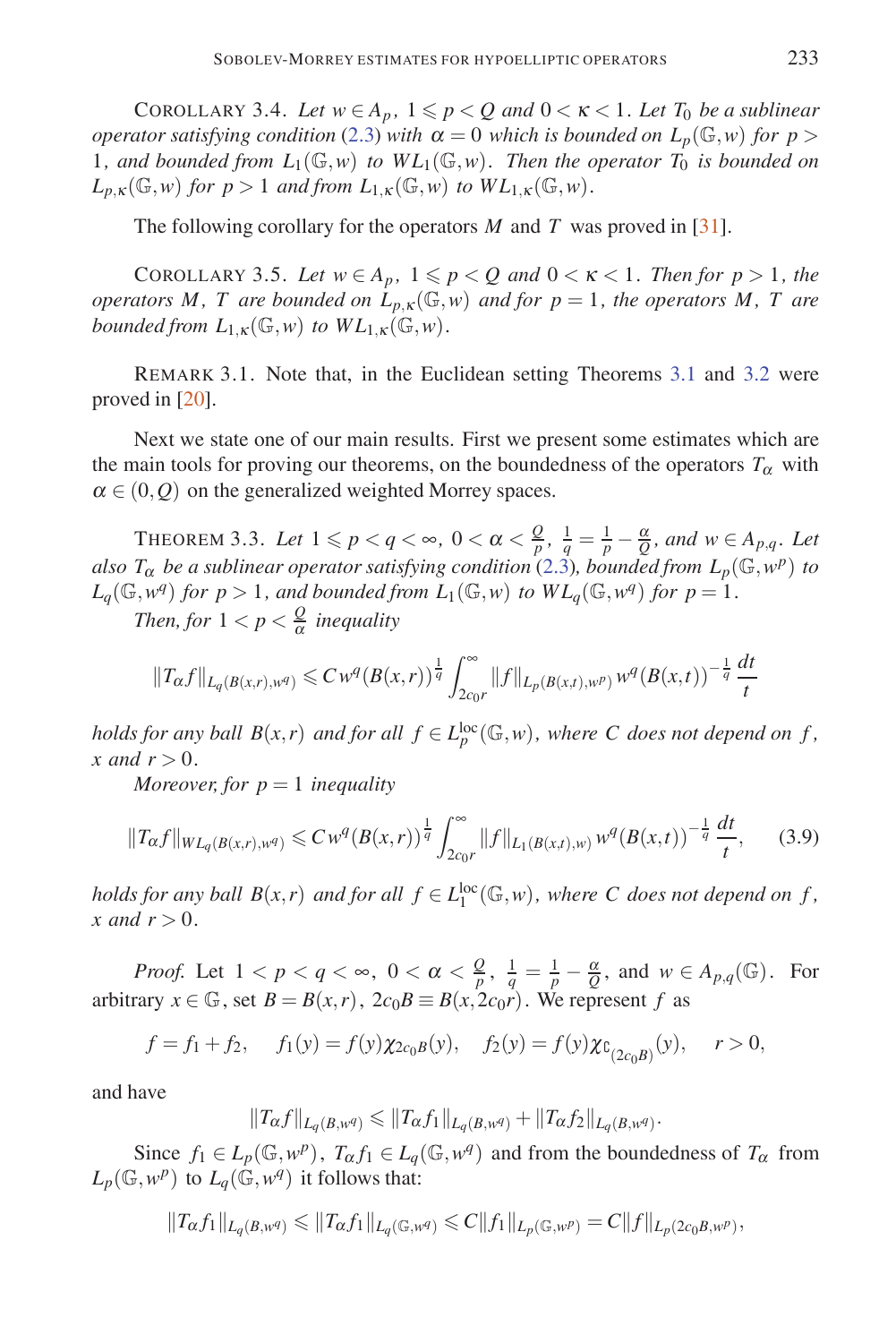where constant  $C > 0$  is independent of  $f$ .

It is clear that  $z \in B$ ,  $y \in {}^{b}(2c_{0}B)$  implies  $||x \circ y^{-1}|| \approx ||z \circ y^{-1}||$ . We get

$$
|T_{\alpha}f_2(z)| \lesssim \int_{\complement(2c_0B)} \frac{|f(y)|}{\|x \circ y^{-1}\|^{2-\alpha}} dy.
$$

By Fubini's theorem we have

$$
\int_{\mathbb{C}_{(2c_0B)}} \frac{|f(y)|}{\|x \circ y^{-1}\|^{2-\alpha}} dy \approx \int_{\mathbb{C}_{(2c_0B)}} |f(y)| \left(\int_{\|x \circ y^{-1}\|}^{\infty} \frac{dt}{t^{2+1-\alpha}}\right) dy
$$

$$
\approx \int_{2c_0r}^{\infty} \left(\int_{2c_0r \le \|x \circ y^{-1}\| < t} |f(y)| dy\right) \frac{dt}{t^{2+1-\alpha}}
$$

$$
\le \int_{2c_0r}^{\infty} \left(\int_{B(x,t)} |f(y)| dy\right) \frac{dt}{t^{2+1-\alpha}}.
$$

By applying Hölder's inequality, we get

$$
|T_{\alpha}f_2(x)| \lesssim \int_{2c_0r}^{\infty} ||f||_{L_1(B(x_0,t))} t^{\alpha-\mathcal{Q}-1} dt
$$
  
\n
$$
\lesssim \int_{2c_0r}^{\infty} ||f||_{L_p(B(x,t),w^p)} ||w^{-1}||_{L_{p'}(B(x,t))} \frac{dt}{t^{\mathcal{Q}+1-\alpha}}
$$
(3.10)  
\n
$$
\lesssim \int_{2c_0r}^{\infty} ||f||_{L_p(B(x,t),w^p)} w^q(B(x,t))^{-\frac{1}{q}} \frac{dt}{t}.
$$

Moreover, for all  $p \in [1, \infty)$  inequality

$$
||T_{\alpha}f_2||_{L_q(B,w^q)} \lesssim w^q(B)^{\frac{1}{q}} \int_{2c_0r}^{\infty} ||f||_{L_p(B(x,t),w^p)} w^q(B(x,t)^{-\frac{1}{q}} \frac{dt}{t}
$$
(3.11)

is valid. Thus

$$
\|T_{\alpha}f\|_{L_q(B,w^q)} \lesssim \|f\|_{L_{p,w^p}(2c_0B)} + w^q(B)^{\frac{1}{q}} \int_{2c_0r}^{\infty} \|f\|_{L_p(B(x,t),w^p)} \, \|w^{-1}\|_{L_{p'}(B(x,t))} \, \frac{dt}{t^{Q+1-\alpha}}.
$$

On the other hand,

$$
||f||_{L_p(2c_0B,w^p)} \approx |B|^{1-\frac{\alpha}{Q}} ||f||_{L_p(2c_0B,w^p)} \int_{2c_0r}^{\infty} \frac{dt}{t^{Q+1-\alpha}}
$$
  
\n
$$
\leq |B|^{1-\frac{\alpha}{Q}} \int_{2c_0r}^{\infty} ||f||_{L_p(B(x,t),w^p)} \frac{dt}{t^{Q+1-\alpha}}
$$
  
\n
$$
\lesssim w^q(B)^{\frac{1}{q}} ||w^{-1}||_{L_{p'}(B)} \int_{2c_0r}^{\infty} ||f||_{L_p(B(x,t),w^p)} \frac{dt}{t^{Q+1-\alpha}}
$$
  
\n
$$
\lesssim w^q(B)^{\frac{1}{q}} \int_{2c_0r}^{\infty} ||f||_{L_p(B(x,t),w^p)} ||w^{-1}||_{L_{p'}(B(x,t))} \frac{dt}{t^{Q+1-\alpha}}
$$
  
\n
$$
\lesssim [w]_{A_{p,q}} w^q(B)^{\frac{1}{q}} \int_{2c_0r}^{\infty} ||f||_{L_p(B(x,t),w^p)} w^q(B(x,t))^{-\frac{1}{q}} \frac{dt}{t}.
$$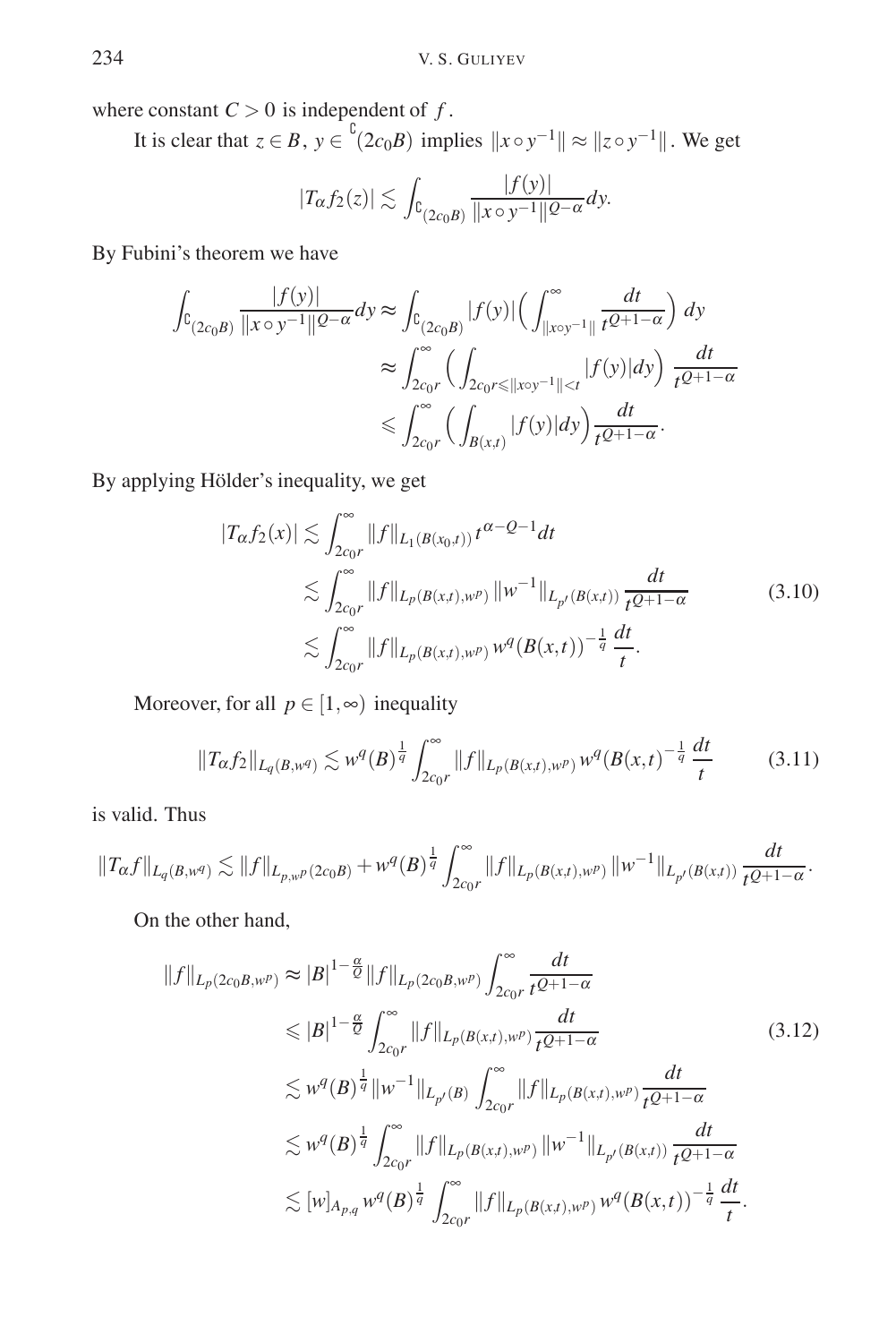Thus

$$
||T_{\alpha}f||_{L_q(B,w^q)} \lesssim w^q(B)^{\frac{1}{q}} \int_{2c_0 r}^{\infty} ||f||_{L_p(B(x,t),w^p)} w^q(B(x,t))^{-\frac{1}{q}} \frac{dt}{t}.
$$

Let  $p = 1$ . From the weak  $(1,q)$  boundedness of  $T_\alpha$  and  $(3.12)$  it follows that:  $||T_{\alpha} f_1||_{WL_q(B,w^q)} \leq ||T f_1||_{WL_q(\mathbb{G},w^q)}$  $\lesssim$   $||f_1||_{L_1(\mathbb{G},w)} = ||f||_{L_1(2c_0B,w)}$  $\approx |B|^{1-\frac{\alpha}{Q}} \|f\|_{L_1(2c_0B,w)} \int_{2a}^{\infty}$ 2*c*0*r dt tQ*+1−<sup>α</sup>  $\leqslant |B|^{1-\frac{\alpha}{Q}} \int_{a}^{\infty}$  $\int_{2c_0r}^{\infty} ||f||_{L_1(B(x,t),w)} \frac{dt}{t^{Q+1}}$ *tQ*+1−<sup>α</sup>  $\lesssim w^q(B)^{\frac{1}{q}} \|w^{-1}\|_{L_{p'}(B)} \int_{\Omega}^{\infty}$  $\int_{2c_0r}^{\infty} ||f||_{L_1(B(x,t),w)} \frac{dt}{t^{Q+1}}$ *tQ*+1−<sup>α</sup>  $\lesssim w^q(B)^{\frac{1}{q}}$  $\int_{2c_0r}^{\infty} ||f||_{L_1(B(x,t),w)} ||w^{-1}||_{L_{\infty}(B(x,t))} \frac{dt}{t^{Q+1}}$ *tQ*+1−<sup>α</sup>  $\lesssim w^q(B)^{\frac{1}{q}}$  $\int_{2c_0r}^{\infty} ||f||_{L_1(B(x,t),w)} w^q(B(x,t))^{-\frac{1}{q}} \frac{dt}{t}.$ (3.13)

By  $(3.11)$  and  $(3.13)$  we get inequality  $(3.9)$ .

THEOREM 3.4. Let  $1 \leqslant p < q < \infty$ ,  $0 < \alpha < \frac{Q}{p}$ ,  $\frac{1}{q} = \frac{1}{p} - \frac{\alpha}{Q}$ ,  $w \in A_{p,q}(\mathbb{G})$ , and  $(\varphi_1, \varphi_2)$  *satisfy the condition* 

$$
\int_{r}^{\infty} \frac{\text{ess inf } \varphi_1(x, s) w^p (B(x, s))^{\frac{1}{p}}}{w^q (B(x, t))^{\frac{1}{q}}} \frac{dt}{t} \leqslant C \varphi_2(x, r), \tag{3.14}
$$

*where C does not depend on x and r. Let*  $T_\alpha$  *be a sublinear operator satisfying condition* (2.3) *with*  $\alpha \in (0, Q)$ *, bounded from*  $L_{p,w}(\mathbb{G})$  *to*  $L_{q,w}(\mathbb{G})$  *for*  $p > 1$ *, and bounded from*  $L_{1,w}(\mathbb{G})$  *to*  $WL_{q,w}(\mathbb{G})$  *for*  $p = 1$ *. Then the operator*  $T_{\alpha}$  *is bounded from M*<sub>*p*</sub>, $\varphi_1(\mathbb{G}, w^p)$  *to*  $M_{q, \varphi_2}(\mathbb{G}, w^q)$  *for*  $p > 1$  *and from*  $M_{1, \varphi_1}(\mathbb{G}, w)$  *to*  $WM_{q, \varphi_2}(\mathbb{G}, w^q)$  *for*  $p = 1$ *. Moreover, for*  $p > 1$ 

$$
||T_{\alpha}f||_{M_{q,\varphi_2}(\mathbb{G},w^q)} \lesssim ||f||_{M_{p,\varphi_1}(\mathbb{G},w^p)},
$$

*and for*  $p = 1$ 

$$
||T_{\alpha}f||_{WM_{q,\varphi_2}(\mathbb{G},w^q)} \lesssim ||f||_{M_{1,\varphi_1}(\mathbb{G},w)}.
$$

*Proof.* By condition (3.8), Theorems 2.1 and 3.3 with  $v_2(r) = \varphi_2(x, r)^{-1}$ ,  $v_1(r) =$  $\varphi_1(x,r)^{-1}w^p(B(x,t))^{-\frac{1}{p}}, g(r) = ||f||_{L_p(B(x,r),w)}$  and  $\omega(r) = w^q(B(x,r))^{-\frac{1}{q}}r^{-1}$  we have for  $p > 1$ 

$$
||T_{\alpha}f||_{M_{q,\varphi_2}(\mathbb{G},w^q)} \lesssim \sup_{x \in \mathbb{G}, r>0} \varphi_2(x,r)^{-1} \int_r^{\infty} ||f||_{L_p(B(x,t),w^p)} w^q (B(x,t))^{-\frac{1}{q}} \frac{dt}{t}
$$
  

$$
\lesssim \sup_{x \in \mathbb{G}, r>0} \varphi_1(x,r)^{-1} w^p (B(x,r))^{-\frac{1}{p}} ||f||_{L_p(B(x,r),w^p)} = ||f||_{M_{p,\varphi_1}(\mathbb{G},w^p)}
$$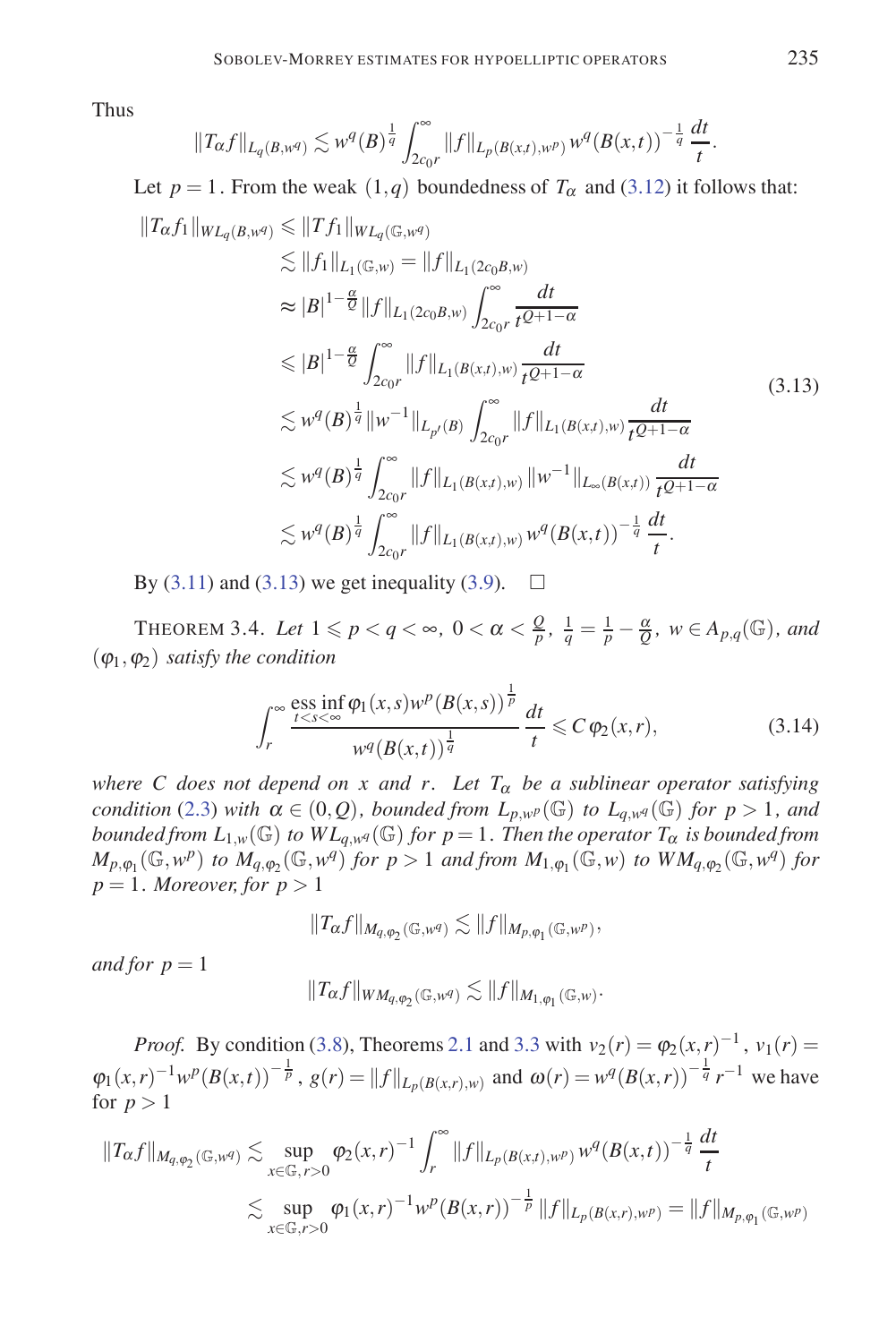and for  $p = 1$ 

$$
||T_{\alpha}f||_{WM_{q,\varphi_{2}}(\mathbb{G},w^{q})} \lesssim \sup_{x \in \mathbb{G},r>0} \varphi_{2}(x,r)^{-1} \int_{r}^{\infty} ||f||_{L_{p}(B(x,t),w)} w^{q}(B(x,t))^{-\frac{1}{q}} \frac{dt}{t}
$$
  
= 
$$
\sup_{x \in \mathbb{G},r>0} \varphi_{1}(x,r)^{-1} w(B(x,r))^{-1} ||f||_{L_{1}(B(x,r),w)} = ||f||_{M_{1,\varphi_{1}}(\mathbb{G},w)}.
$$

COROLLARY 3.6. Let  $1 \leqslant p < q < \infty$ ,  $0 < \alpha < \frac{Q}{p}$ ,  $\frac{1}{q} = \frac{1}{p} - \frac{\alpha}{Q}$ ,  $w \in A_{p,q}(\mathbb{G})$  and  $(\varphi_1, \varphi_2)$  *satisfy condition* (3.14). Then the fractional maximal operator  $M_\alpha$  and the *fractional integral operator*  $I_\alpha$  *are bounded from*  $M_{p,\varphi_1}(\mathbb{G},w^p)$  *to*  $M_{q,\varphi_2}(\mathbb{G},w^q)$  *for*  $p > 1$  *and from*  $M_{1,\omega_1}(\mathbb{G}, w)$  *to*  $WM_{a,\omega_2}(\mathbb{G}, w^q)$  *for*  $p = 1$ *.* 

In Theorem 3.4 if take  $\varphi_1 \equiv \varphi \in \mathcal{G}_w^p$ ,  $\varphi_2(r) = r^\alpha \varphi(r)$ , then we get the following new corollary.

COROLLARY 3.7. Let  $1 \leqslant p < q < \infty$ ,  $0 < \alpha < \frac{Q}{p}$ ,  $\frac{1}{q} = \frac{1}{p} - \frac{\alpha}{Q}$ ,  $w \in A_{p,q}(\mathbb{G})$  and  $\varphi \in \mathscr{G}_p$  *satisfy the condition* 

$$
\int_{r}^{\infty} t^{\alpha - 1} \varphi(t) dt \leqslant C r^{\alpha} \varphi(r), \tag{3.15}
$$

*where C does not depend on r. Let*  $T_{\alpha}$  *be a sublinear operator satisfying condition* (2.3) *with*  $\alpha \in (0, Q)$ *, bounded from*  $L_{p,w^p}(\mathbb{G})$  *to*  $L_{q,w^q}(\mathbb{G})$  *for*  $p > 1$ *, and bounded from*  $L_{1,w}(\mathbb{G})$  *to*  $WL_{q,w^q}(\mathbb{G})$  *for*  $p = 1$ *. Then the operator*  $T_\alpha$  *is bounded from*  $M_{p,\varphi}(\mathbb{G},w)$ *to*  $M_{a,r}a_{\varphi(r)}(\mathbb{G},w)$  *for*  $p>1$  *and from*  $M_{1,\varphi}(\mathbb{G},w)$  *to*  $WM_{a,r}a_{\varphi(r)}(\mathbb{G},w)$  *for*  $p=1$ *.* 

COROLLARY 3.8. Let  $1 \leqslant p < q < \infty$ ,  $0 < \alpha < \frac{Q}{p}$ ,  $\frac{1}{q} = \frac{1}{p} - \frac{\alpha}{Q}$ ,  $w \in A_{p,q}(\mathbb{G})$  and  $\varphi \in \mathscr{G}_{w}^{p}$  satisfy the condition (3.15). Then the operators  $M_{\alpha}$  and  $\tilde{I}_{\alpha}$  are bounded from  $M_{p,\phi}(\mathbb{G},w)$  to  $M_{q,r^{\alpha}\phi(r)}(\mathbb{G},w)$  for  $p>1$  and from  $M_{1,\phi}(\mathbb{G},w)$  to  $WM_{q,r^{\alpha}\phi(r)}(\mathbb{G},w)$ *for*  $p = 1$ *.* 

For  $\varphi_1(x,r) = \varphi_2(x,r) \equiv w(B(x,r))^{\frac{\kappa-1}{p}}$ , from Theorem 3.4 we get the following new result.

COROLLARY 3.9. Let  $1 \leqslant p < q < \infty$ ,  $0 < \alpha < \frac{Q}{p}$ ,  $\frac{1}{q} = \frac{1}{p} - \frac{\alpha}{Q}$ ,  $0 < \kappa < \frac{p}{q}$  and  $w \in A_{p,q}(\mathbb{G})$ *. Let also*  $T_{\alpha}$  *be a sublinear operator satisfying condition* (2.3) *with*  $\alpha \in$  $(0,Q)$  *bounded from*  $L_p(\mathbb{G},w^p)$  *to*  $L_q(\mathbb{G},w^q)$  *for*  $p>1$ *, and bounded from*  $L_1(\mathbb{G},w)$  *to*  $WL_q(\mathbb{G}, w^q)$ . Then the operator  $T_\alpha$  is bounded from  $L_{p, \kappa}(\mathbb{G}, w^p, w^q)$  to  $L_{q, \kappa q/p}(\mathbb{G}, w^q)$ *for*  $p > 1$  *and from*  $L_{1,\kappa}(\mathbb{G}, w, w^q)$  *to*  $WL_{q,\kappa q}(\mathbb{G}, w^q)$  *for*  $p = 1$ *.* 

The following corollary for the operator  $I_\alpha$  was proved in [31].

COROLLARY 3.10. [31] Let  $1 \leq p < q < \infty$ ,  $0 < \alpha < \frac{Q}{p}$ ,  $\frac{1}{q} = \frac{1}{p} - \frac{\alpha}{Q}$ ,  $0 < \kappa < \frac{p}{q}$ *and*  $w \in A_{p,q}(\mathbb{G})$ *. Then the operators*  $M_{\alpha}$  *and*  $I_{\alpha}$  *are bounded from*  $L_{p,K}(\mathbb{G},w^p,w^q)$ to  $L_{q, \kappa q/p}(\mathbb{G}, w^q)$  for  $p > 1$  and from  $L_{1,\kappa}(\mathbb{G}, w, w^q)$  to  $WL_{q, \kappa q}(\mathbb{G}, w^q)$  for  $p = 1$ .

REMARK 3.2. Note that, in the Euclidean setting of Theorems 3.3 and 3.4 were proved in [20].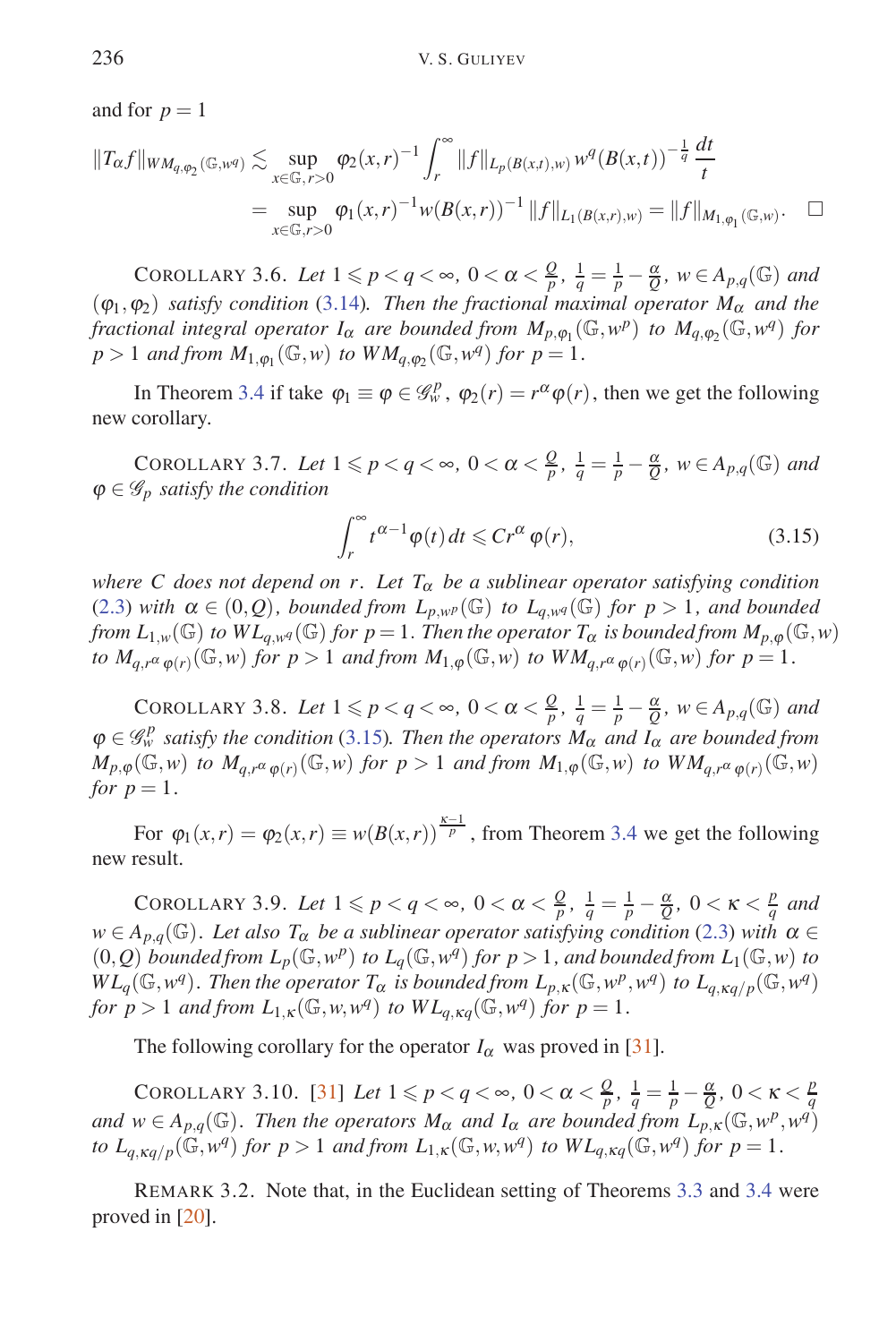## **4. Weighted Morrey inequalities**

In this section, we will derive some interpolation inequalities for generalized weighted Sobolev-Morrey norms. We recall a statement in [52]:

LEMMA 4.1. Let  $K \in C(\mathbb{G} \setminus \{0\})$  *be homogeneous of degree*  $\alpha$   $(\alpha \in \mathbb{R})$  *with respect to the dilations*  $(\delta_{\lambda})_{\lambda>0}$ *, then there exists a constant c* > 0 *such that* 

$$
|K(z)| \leqslant c \|z\|^{\alpha},
$$

 $\mathbf{where} \ \mathbf{c} = \sup |K(z)|, \ \Sigma_N \ \mathbf{denotes} \ \mathbf{the} \ \mathbf{unit} \ \mathbf{sphere} \ \mathbf{of} \ \mathbb{G}.$ Σ*N*

Observe that if the integral kernel  $K(.)$  is homogeneous of degree  $-O$ , then

$$
Tf(x) = V.P. \int_{\mathbb{G}} K(x \circ y^{-1}) f(y) dy
$$

is obviously a Calderón-Zygmund operator.

Given two balls  $B_{r_1}$ ,  $B_{r_2}$  and a function  $\phi \in C_0^{\infty}(\mathbb{G})$ , let us write  $B_{r_1} \prec \phi \prec B_{r_2}$ to mean that  $0 \le \phi(x) \le 1$ ,  $\phi(x) \equiv 1$  on  $B_{r_1}$  and supp $\phi \subseteq B_{r_2}$ . Now we show several interpolation inequalities in generalized weighted Sobolev-Morrey spaces on G.

LEMMA 4.2. Let  $1 < p < \infty$ ,  $w \in A_p(\mathbb{G})$  and  $\varphi$  *satisfy the condition* (1.3). Then *there exists a constant*  $c > 0$  *such that for any*  $\varepsilon > 0$  *and any test function u, the following inequality holds*

$$
||Du||_{M_{p,\varphi}(\mathbb{G},w)} \leqslant \varepsilon ||D^2u||_{M_{p,\varphi}(\mathbb{G},w)} + \frac{c}{\varepsilon} ||u||_{M_{p,\varphi}(\mathbb{G},w)}.
$$

*Proof.* From Lemma 2.1, we have

$$
X_i u(x) = \int_{\mathbb{G}} X_i \Gamma(x \circ y^{-1}) \mathscr{L} u(y) dy = \int_{\mathbb{G}} \Gamma_i(x \circ y^{-1}) \mathscr{L} u(y) dy.
$$

Let  $\phi$  be a cutoff function with  $B_{1/2}(0) \prec \phi \prec B_1(0)$ , and split  $\Gamma_i$  as

$$
\Gamma_i = \phi \Gamma_i + (1 - \phi) \Gamma_i = K_0 + K_\infty,
$$

where  $K_0$  and  $K_{\infty}$  are all homogeneous of degree 1 − *Q*, then

$$
X_i u(x) = \int_{\{y \in \mathbb{G} : ||x \circ y^{-1}|| < 1\}} K_0(x \circ y^{-1}) \mathcal{L} u(y) dy
$$
  
+ 
$$
\int_{\{y \in \mathbb{G} : ||x \circ y^{-1}|| \ge 1/2\}} K_{\infty}(x \circ y^{-1}) \mathcal{L} u(y) dy := I + II.
$$
 (4.1)

In terms of Lemma 4.1 (see, [31, pp. 1332]),

$$
|I| \leqslant \int_{\{y \in \mathbb{G} : \|x \circ y^{-1}\| < 1\}} |K_0(x \circ y^{-1})| |\mathcal{L}u(y)| dy \leqslant CM\mathcal{L}u(x),\tag{4.2}
$$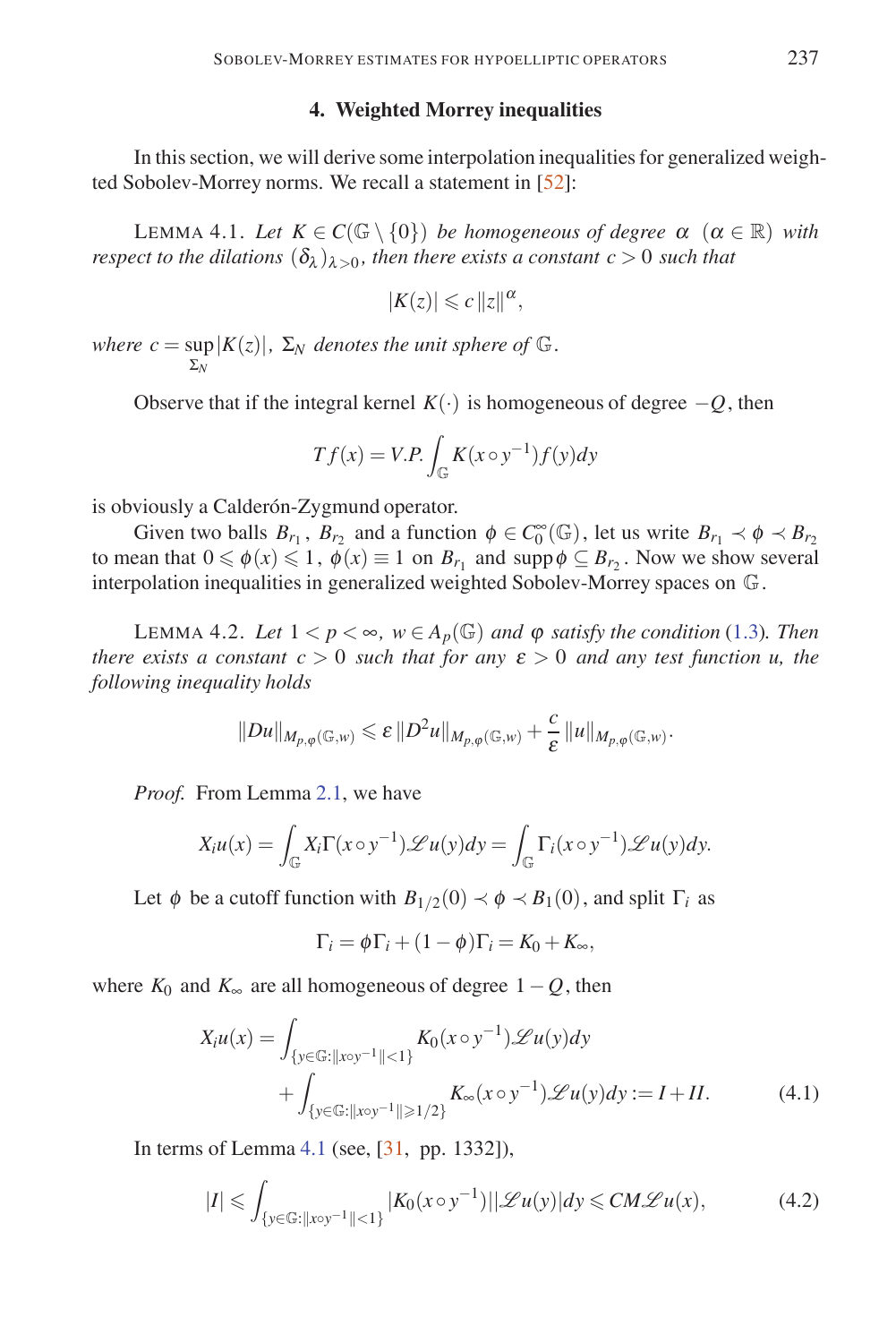where *C* does not depend on *x*.

Using Corollary 3.1, we infer that

$$
||I||_{M_{p,\varphi}(\mathbb{G},w)} \lesssim ||M\mathscr{L}u||_{M_{p,\varphi}(\mathbb{G},w)} \lesssim ||\mathscr{L}u||_{M_{p,\varphi}(\mathbb{G},w)} \lesssim ||D^2u||_{M_{p,\varphi}(\mathbb{G},w)}.
$$
 (4.3)

In terms of Lemma 4.1 (see, [31, pp. 1332]),

$$
|II| = \Big| \int_{\{y \in \mathbb{G} : \|x \circ y^{-1}\| \geqslant 1/2\}} \widetilde{K}_{\infty}(x^{-1} \circ y) \mathscr{L}u(y) dy \Big| \lesssim Mu(x). \tag{4.4}
$$

It follows by Lemma 3.5 that

$$
||II||_{M_{p,\varphi}(\mathbb{G},w)} \lesssim ||Mu||_{M_{p,\varphi}(\mathbb{G},w)} \leq C||u||_{M_{p,\varphi}(\mathbb{G},w)},
$$
\n(4.5)

where *C* does not depend on *x*.

Summing  $(4.3)$  and  $(4.5)$ , we obtain

$$
||Du||_{M_{p,\varphi}(\mathbb{G},w)} \lesssim ||D^2u||_{M_{p,\varphi}(\mathbb{G},w)} + ||u||_{M_{p,\varphi}(\mathbb{G},w)}.
$$

A dilation argument leads to

$$
\varepsilon ||Du||_{M_{p,\varphi}(\mathbb{G},w)} \lesssim \varepsilon^2 ||D^2u||_{M_{p,\varphi}(\mathbb{G},w)} + ||u||_{M_{p,\varphi}(\mathbb{G},w)},
$$

and the proof of the lemma is concluded.  $\square$ 

In the case of Euclidean space, the interpolation result on higher order derivatives can be deduced by the induction. But in our context the interpolation lemma on higher order derivatives of vector fields cannot be deduced simply from that on lower order derivative by the induction. Now we need to use the representation formula of the higher order derivative on homogeneous groups to arrive at our aim.

LEMMA 4.3. (See [6]) *Let*  $Q > 4$ *, for every integer*  $k \geq 2$  *and any couple of left invariant differential monomials P*2*k*−<sup>1</sup> *and P*2*k*−<sup>2</sup> *, homogeneous of degree* 2*k*−1 *and* 2*k*−2*, respectively, we can determine two kernels*  $K^{(1)}$ *,*  $K^{(2)} \in C^{\infty}(\mathbb{G} \setminus \{0\})$  *<i>which are homogeneous of degree* 1 − *Q and* 2 − *Q, respectively, such that for any test function u,*

$$
P^{2k-1}u(x) = ((\mathscr{L}^k u) * K^{(1)})(x), \qquad P^{2k-2}u(x) = ((\mathscr{L}^k u) * K^{(2)})(x),
$$
  

$$
\mathscr{L}^k = \mathscr{L} \mathscr{L} \dots \mathscr{L}.
$$

 $\mathscr{L}^k = \underbrace{\mathscr{L}\mathscr{L} \dots \mathscr{L}}_{k \text{ times}}$ 

LEMMA 4.4. Let  $1 < p < \infty$ ,  $w \in A_p(\mathbb{G})$  and  $\varphi$  *satisfy the condition* (1.3). If  $k \geq 2$  *is an integer, then there exists a constant*  $c = c(O,k) > 0$  *such that for every*  $\varepsilon > 0$  *and any test function u,* 

$$
||D^{2k-1}u||_{M_{p,\varphi}(\mathbb{G},w)} \leqslant \varepsilon ||D^{2k}u||_{M_{p,\varphi}(\mathbb{G},w)} + \frac{c}{\varepsilon^{2k-1}} ||u||_{M_{p,\varphi}(\mathbb{G},w)}.
$$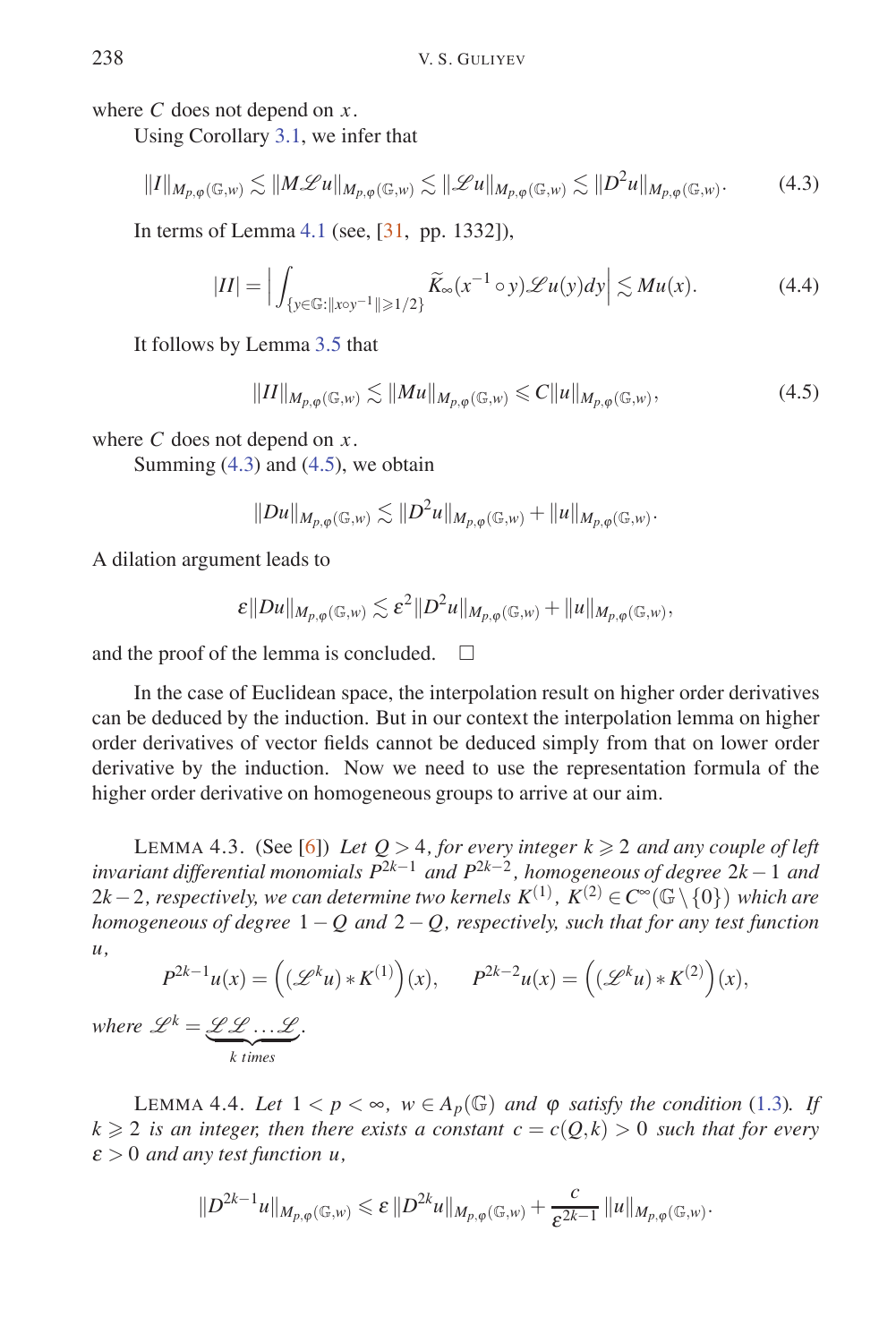*Proof.* Suppose that  $\phi$  is a cutoff function with  $B_{1/2}(0) \prec \phi \prec B_1(0)$ . By Lemma 4.3, we have

$$
P^{2k-1}u(x) = \left((\mathscr{L}^k u) * K^{(1)}\right)(x).
$$

Now let us split  $K^{(1)}$  in the following way

$$
K^{(1)} = \phi K^{(1)} + (1 - \phi)K^{(1)} = K_0^{(1)} + K_{\infty}^{(1)},
$$

where  $K_0^{(1)}$  and  $K_{\infty}^{(1)}$  are homogeneous of degree  $1-Q$ . Thus

$$
P^{2k-1}u(x) = \int_{\{y \in \mathbb{G} : ||x \circ y^{-1}|| < 1\}} K_0^{(1)}(x \circ y^{-1}) \mathcal{L}^k u(y) dy
$$

$$
+ \int_{\{y \in \mathbb{G} : ||x \circ y^{-1}|| \ge 1/2\}} K_\infty^{(1)}(x \circ y^{-1}) \mathcal{L}^k u(y) dy
$$

$$
= I_1(x) + I_2(x). \tag{4.6}
$$

It is easy to see with (4.2) that

$$
|I_1(x)| \leqslant \int_{\{y \in \mathbb{G} : \|x \circ y^{-1}\| < 1\}} |K_0^{(1)}(x \circ y^{-1})| \, | \mathscr{L}^k u(y)| dy \lesssim M \mathscr{L}^k u(x).
$$

From Corollary 3.1

$$
||I_{1}(\cdot)||_{M_{p,\varphi}(\mathbb{G},w)} \lesssim ||M\mathscr{L}^k u||_{M_{p,\varphi}(\mathbb{G},w)} \lesssim ||\mathscr{L}^k u||_{M_{p,\varphi}(\mathbb{G},w)} \lesssim ||D^{2k} u||_{M_{p,\varphi}(\mathbb{G},w)}.
$$
 (4.7)

We have by using Lemma 4.1 and the way in  $(4.4)$  (see,  $[31, pp. 1333]$ ),

$$
|I_2(x)| \lesssim \sum_{i=0}^{\infty} \int_{\{y \in \mathbb{G} : 2^{i-1} \leq ||x \circ y^{-1}|| < 2^i\}} \frac{|u(y)| dy}{||x \circ y^{-1}||^{Q+2k-1}} \lesssim Mu(x).
$$

Applying Lemma 3.5

$$
||I_2(\cdot)||_{M_{p,\varphi}(\mathbb{G},w)} \lesssim ||Mu||_{M_{p,\varphi}(\mathbb{G},w)} \lesssim ||u||_{M_{p,\varphi}(\mathbb{G},w)}.
$$
\n(4.8)

Combining  $(4.7)$  and  $(4.8)$ , we have from  $(4.6)$  that

$$
||D^{2k-1}u||_{M_{p,\varphi}(\mathbb{G},w)} \lesssim ||D^{2k}u||_{M_{p,\varphi}(\mathbb{G},w)} + ||u||_{M_{p,\varphi}(\mathbb{G},w)}.
$$

A dilation argument shows

$$
\varepsilon^{2k-1} \|D^{2k-1}u\|_{M_{p,\varphi}(\mathbb{G},w)} \lesssim \varepsilon^{2k} \|D^{2k}u\|_{M_{p,\varphi}(\mathbb{G},w)} + \|u\|_{M_{p,\varphi}(\mathbb{G},w)},
$$

and this ends the proof.  $\Box$ 

LEMMA 4.5. Let  $1 < p < \infty$ ,  $w \in A_p(\mathbb{G})$  and  $\varphi$  *satisfy the condition* (1.3). If  $k \geq 2$  *is an integer, then there exists a constant*  $c = c(Q,k) > 0$  *such that for every* <sup>ε</sup> *>* 0 *and any test function u,*

$$
||D^{2k-2}u||_{M_{p,\varphi}(\mathbb{G},w)} \leqslant \varepsilon^2 ||D^{2k}u||_{M_{p,\varphi}(\mathbb{G},w)} + \frac{c}{\varepsilon^{2k-2}} ||u||_{M_{p,\varphi}(\mathbb{G},w)}.
$$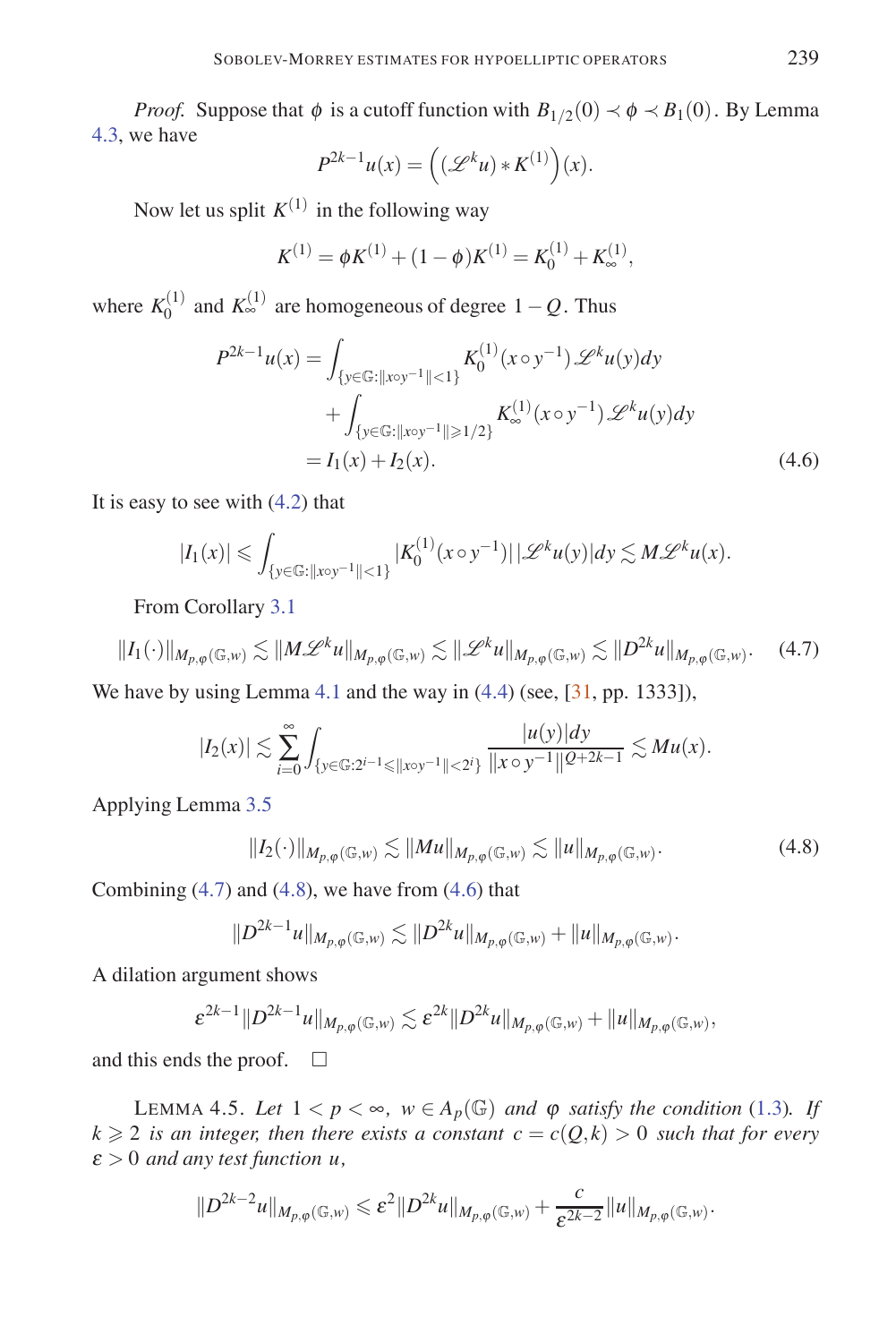*Proof.* Let  $\phi$  be a cutoff function with  $B_{1/2}(0) \prec \phi \prec B_1(0)$ . By Lemma 4.3, we see

$$
P^{2k-2}u(x) = \left((\mathscr{L}^k u) * K^{(2)}\right)(x).
$$

Split  $K^{(2)}$  as

$$
K^{(2)} = \phi K^{(1)} + (1 - \phi)K^{(2)} = K_0^{(2)} + K_{\infty}^{(2)},
$$

where  $K_0^{(2)}$  and  $K_{\infty}^{(2)}$  are homogeneous of degree 2 – Q, then

$$
P^{2k-2}u(x) = \int_{\{y \in \mathbb{G} : ||x \circ y^{-1}|| < 1\}} K_0^{(2)}(x \circ y^{-1}) \mathcal{L}^k u(y) dy
$$
  
+ 
$$
\int_{\{y \in \mathbb{G} : ||x \circ y^{-1}|| \ge 1/2\}} K_{\infty}^{(2)}(x \circ y^{-1}) \mathcal{L}^k u(y) dy
$$
  
=  $J_1(x) + J_2(x).$ 

Analogously to the proof of Lemma 4.4, it yields

$$
||J_1(\cdot)||_{M_{p,\varphi}(\mathbb{G},w)} \lesssim ||M\mathscr{L}^k u||_{M_{p,\varphi}(\mathbb{G},w)} \lesssim ||\mathscr{L}^k u||_{M_{p,\varphi}(\mathbb{G},w)} \lesssim ||D^{2k} u||_{M_{p,\varphi}(\mathbb{G},w)},
$$
  

$$
||J_2(\cdot)||_{M_{p,\varphi}(\mathbb{G},w)} \lesssim ||Mu||_{M_{p,\varphi}(\mathbb{G},w)} \lesssim ||u||_{M_{p,\varphi}(\mathbb{G},w)}.
$$

Therefore

$$
||D^{2k-2}u||_{M_{p,\varphi}(\mathbb{G},w)} \lesssim ||D^{2k}u||_{M_{p,\varphi}(\mathbb{G},w)} + ||u||_{M_{p,\varphi}(\mathbb{G},w)}.
$$

A dilation argument deduces

$$
\varepsilon^{2k-2} \|D^{2k-2}u\|_{M_{p,\varphi}(\mathbb{G},w)} \lesssim \varepsilon^{2k} \|D^{2k}u\|_{M_{p,\varphi}(\mathbb{G},w)} + \|u\|_{M_{p,\varphi}(\mathbb{G},w)}.
$$

This completes the proof.  $\square$ 

#### **5. Proof of the main theorems**

The following result is known, see [6, 15].

LEMMA 5.1. *For some integer h with*  $0 < \gamma < Q$ , assume that  $K_{\gamma} \in C^{\infty}(\mathbb{G} \setminus \{0\})$ *is homogeneous of degree*  $\gamma - Q$ , *f is an integrable function and T<sub>γ</sub> is defined by* 

$$
T_{\gamma}f = f * K_{\gamma},
$$

*P*<sup>γ</sup> *is a left invariant homogeneous differential operator of degree* γ *, then*

$$
P^{\gamma}T_{\gamma}f = V.P. (f * P^{\gamma}K_{\gamma}) + cf
$$

*for some constant c depending on K*<sup>γ</sup> *and P*<sup>γ</sup> *.*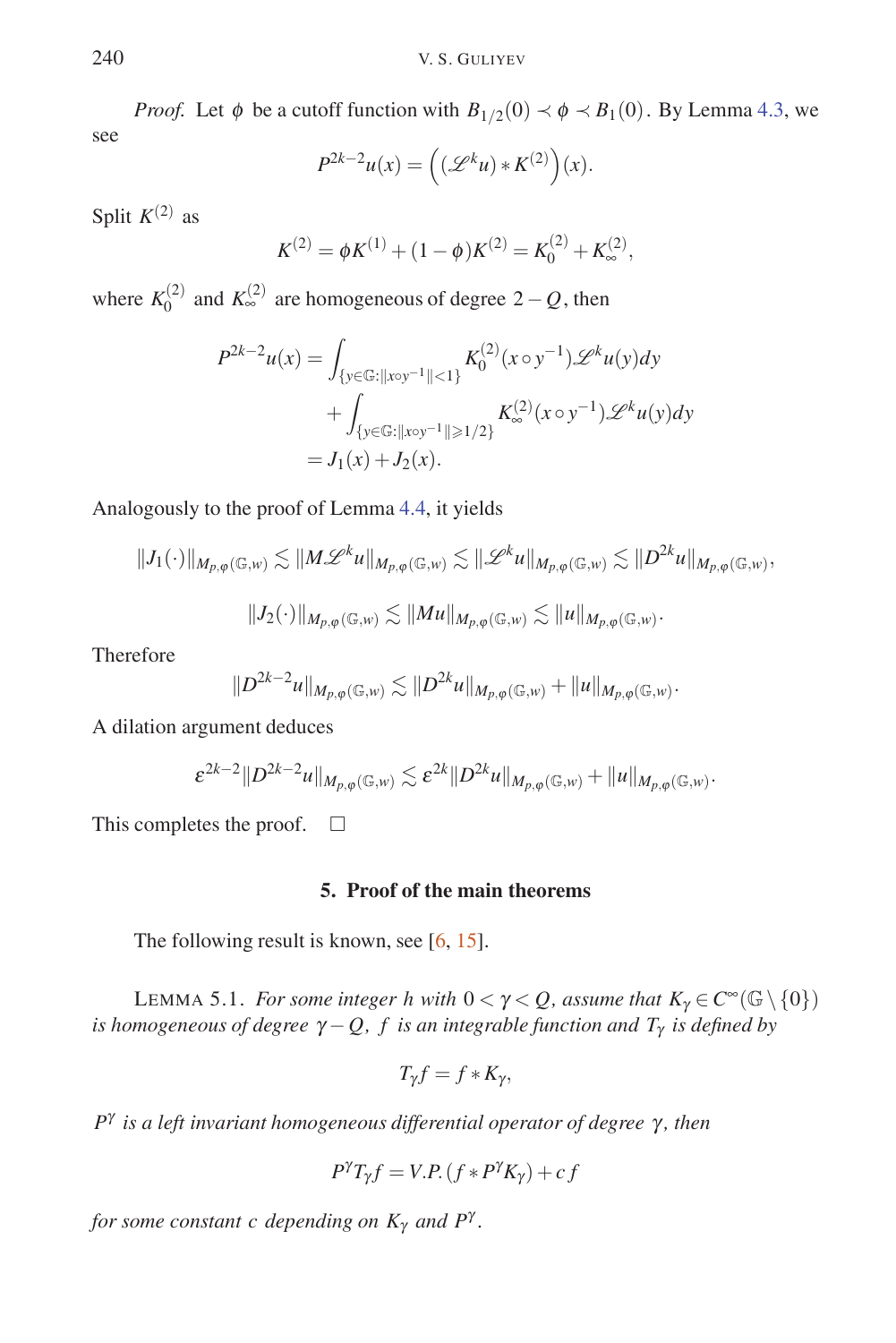*Proof of Theorem* 1.1*.* Let  $u \in S_{2,p,\varphi}(\mathbb{G},w) \cap S^0_{1,p}(\mathbb{G},w)$ . It holds from Lemma 2.1

$$
X_i X_j u(x) = V.P. \int_{\mathbb{G}} \Gamma_{ij}(x \circ y^{-1}) \mathscr{L} u(y) dy + c_{ij} \mathscr{L} u(x),
$$

and using Corollary 3.1,

$$
||X_i X_j u||_{M_{p,\varphi}(\mathbb{G},w)} \lesssim ||\mathcal{L}u||_{M_{p,\varphi}(\mathbb{G},w)}.
$$
\n(5.1)

Due to  $a_0X_0u = \mathscr{L}u - \sum_{i,j=1}^m a_{ij}X_iX_j$ , it follows that

$$
||X_0u||_{M_{p,\varphi}(\mathbb{G},w)} \lesssim ||\mathcal{L}u||_{M_{p,\varphi}(\mathbb{G},w)}.
$$
\n(5.2)

Then by  $(5.1)$  and  $(5.2)$ 

$$
||D^2u||_{M_{p,\varphi}(\mathbb{G},w)} \lesssim ||\mathcal{L}u||_{M_{p,\varphi}(\mathbb{G},w)}.
$$
\n(5.3)

From Lemma 4.2, we have

$$
||Du||_{M_{p,\varphi}(\mathbb{G},w)} \lesssim \varepsilon ||D^2u||_{M_{p,\varphi}(\mathbb{G},w)} + \frac{1}{\varepsilon} ||u||_{M_{p,\varphi}(\mathbb{G},w)}
$$
  

$$
\lesssim \varepsilon ||\mathscr{L}u||_{M_{p,\varphi}(\mathbb{G},w)} + \frac{1}{\varepsilon} ||u||_{M_{p,\varphi}(\mathbb{G},w)}.
$$
 (5.4)

Combining (5.3) and (5.4), the proof is ended.

$$
||u||_{S_{2,p,\varphi}(\mathbb{G},w)} = ||u||_{M_{p,\varphi}(\mathbb{G},w)} + ||Du||_{M_{p,\varphi}(\mathbb{G},w)} + ||D^2u||_{M_{p,\varphi}(\mathbb{G},w)}
$$
  

$$
\lesssim ||\mathscr{L}u||_{M_{p,\varphi}(\mathbb{G},w)} + ||u||_{M_{p,\varphi}(\mathbb{G},w)} \quad \Box
$$

*Proof of Theorem* 1.2*.* Let  $u \in S_{2k, p, \varphi}(\mathbb{G}, w) \cap S_{1, p}^0(\mathbb{G}, w)$ , where *k* is a positive integer. In order to prove the conclusion, we need to establish the following inequality: If *k* is a positive integer, there exists a constant  $C > 0$  such that for every test function *u*,

$$
||D^{2k}u||_{M_{p,\varphi}(\mathbb{G},w)} \leq C||D^{2k-2}\mathscr{L}u||_{M_{p,\varphi}(\mathbb{G},w)}.
$$
\n(5.5)

When  $k = 1$ , by (5.3),

$$
||D^2u||_{M_{p,\varphi}(\mathbb{G},w)} \lesssim ||\mathcal{L}u||_{M_{p,\varphi}(\mathbb{G},w)}.
$$
\n(5.6)

When  $k \ge 2$ , since  $X_0$  cannot be expressed as the composition of two vector fields with homogeneity of degree 1, it follows that  $D^k$  cannot be obtained from  $D(D^{k-1})$ directly. But *P*<sup>*k*</sup> can be written as  $X_0 P^{2k-2}$  or  $X_i P^{2k-1}$   $(i = 1, ..., m)$ , denoted by *P*<sup>2</sup>*P*<sup>2*k*−2</sup> and *PP*<sup>2*k*−1</sup>, respectively. Furthermore, it holds from Lemma 4.3 that

$$
P^{2k-1}u(x) = \left((\mathscr{L}^k u) * K^{(1)}\right)(x), \quad P^{2k-2}u(x) = \left((\mathscr{L}^k u) * K^{(2)}\right)(x),
$$

where  $K^{(1)}$ ,  $K^{(2)}$  are homogeneous of degree  $1-Q$  and  $2-Q$ , respectively.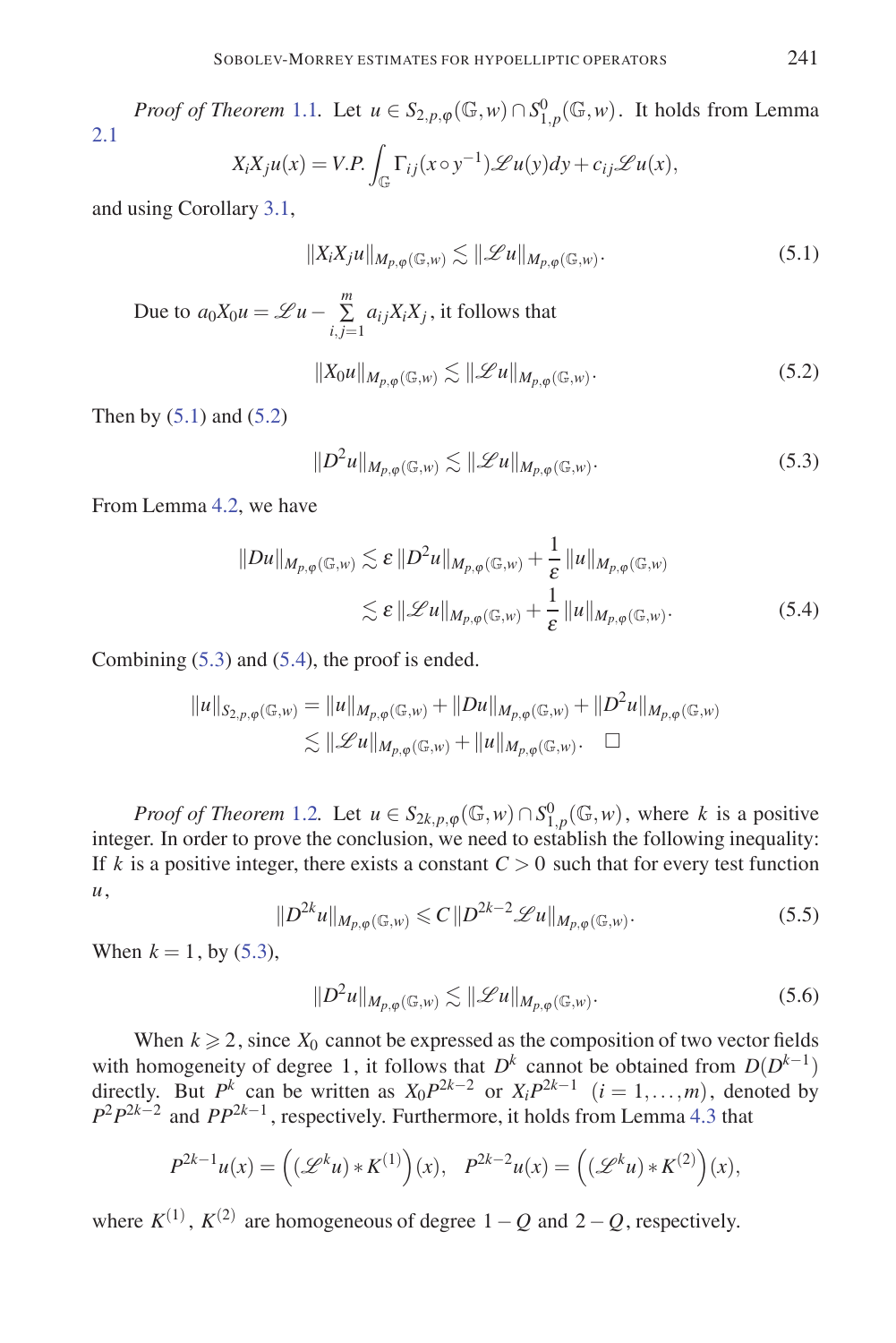In the case of  $P^{2k} = P^2 P^{2k-2}$ , we have from Lemma 5.1,

$$
P^{2k}u(x) = V.P. \int_{\mathbb{G}} P^2 K^{(2)}(x \circ y^{-1})(\mathscr{L}^k u)(y) dy + c_{ij}(\mathscr{L}^k u)(x),
$$

where  $P^2 K^{(2)}$  is homogeneous of degree  $-Q$ . Applying Corollary 3.1,

$$
||P^{2k}u||_{M_{p,\varphi}(\mathbb{G},w)} \lesssim ||\int_{\mathbb{G}} P^2 K^{(2)}(\cdot \circ y^{-1})(\mathscr{L}^k u)(y) dy||_{M_{p,\varphi}(\mathbb{G},w)} + ||\mathscr{L}^k u||_{M_{p,\varphi}(\mathbb{G},w)}
$$
  

$$
\lesssim ||\mathscr{L}^k u||_{M_{p,\varphi}(\mathbb{G},w)} \lesssim ||D^{2k-2}\mathscr{L}u||_{M_{p,\varphi}(\mathbb{G},w)}.
$$

In the case of  $P^{2k} = PP^{2k-1}$ , we obtain by using Lemma 5.1,

$$
P^{2k}u(x) = V.P. \int_{\mathbb{G}} PK^{(1)}(x \circ y^{-1})(\mathscr{L}^k u)(y) dy + c_{ij}(\mathscr{L}^k u)(x),
$$

where  $PK^{(1)}$  is homogeneous of degree  $-Q$ . By virtue of Corollary 3.1,

$$
\|P^{2k}u\|_{M_{p,\varphi}(\mathbb{G},w)} \lesssim \Big\| \int_{\mathbb{G}} PK^{(1)}(\cdot \circ y^{-1})(\mathscr{L}^k u)(y) dy \Big\|_{M_{p,\varphi}(\mathbb{G},w)} + \|\mathscr{L}^k u\|_{M_{p,\varphi}(\mathbb{G},w)}
$$
  

$$
\lesssim \|\mathscr{L}^k u\|_{M_{p,\varphi}(\mathbb{G},w)} \lesssim \|D^{2k-2}\mathscr{L}u\|_{M_{p,\varphi}(\mathbb{G},w)}.
$$

As a consequence

$$
||D^{2k}u||_{M_{p,\varphi}(\mathbb{G},w)} \lesssim ||D^{2k-2}\mathscr{L}u||_{M_{p,\varphi}(\mathbb{G},w)},
$$

and (5.5) is proved.

Then

$$
||D^{2k+2}u||_{L_{p,\varphi}(\mathbb{G},w)} \lesssim ||D^{2k}\mathscr{L}u||_{L_{p,\varphi}(\mathbb{G},w)}.
$$
\n(5.7)

Lemma 4.4 implies that

$$
||D^{2k+1}u||_{L_{p,\varphi}(\mathbb{G},w)} \lesssim \varepsilon ||D^{2k+2}u||_{L_{p,\varphi}(\mathbb{G},w)} + \frac{1}{\varepsilon^{2k+1}} ||u||_{L_{p,\varphi}(\mathbb{G},w)}
$$
  

$$
\lesssim \varepsilon ||D^{2k} \mathscr{L}u||_{L_{p,\varphi}(\mathbb{G},w)} + \frac{1}{\varepsilon^{2k+1}} ||u||_{L_{p,\varphi}(\mathbb{G},w)}.
$$
(5.8)

Combining  $(5.7)$  and  $(5.8)$ , we have

$$
||u||_{S_{2k+2,p,\varphi}(\mathbb{G},w)} = ||u||_{M_{p,\varphi}(\mathbb{G},w)} + ||D^{2k+1}u||_{M_{p,\varphi}(\mathbb{G},w)} + ||D^{2k+2}u||_{M_{p,\varphi}(\mathbb{G},w)} \leq ||D^{2k} \mathscr{L}u||_{M_{p,\varphi}(\mathbb{G},w)} + ||u||_{M_{p,\varphi}(\mathbb{G},w)} = ||\mathscr{L}u||_{S_{2k,p,\varphi}(\mathbb{G},w)} + ||u||_{M_{p,\varphi}(\mathbb{G},w)}.
$$

Theorem 1.2 is proved.  $\square$ 

*Proof of Theorem* 1.3*.* From Lemma 2.1, we get

$$
X_i u(x) = \int_{\mathbb{G}} \Gamma_i(x \circ y^{-1}) \mathscr{L} u(y) dy.
$$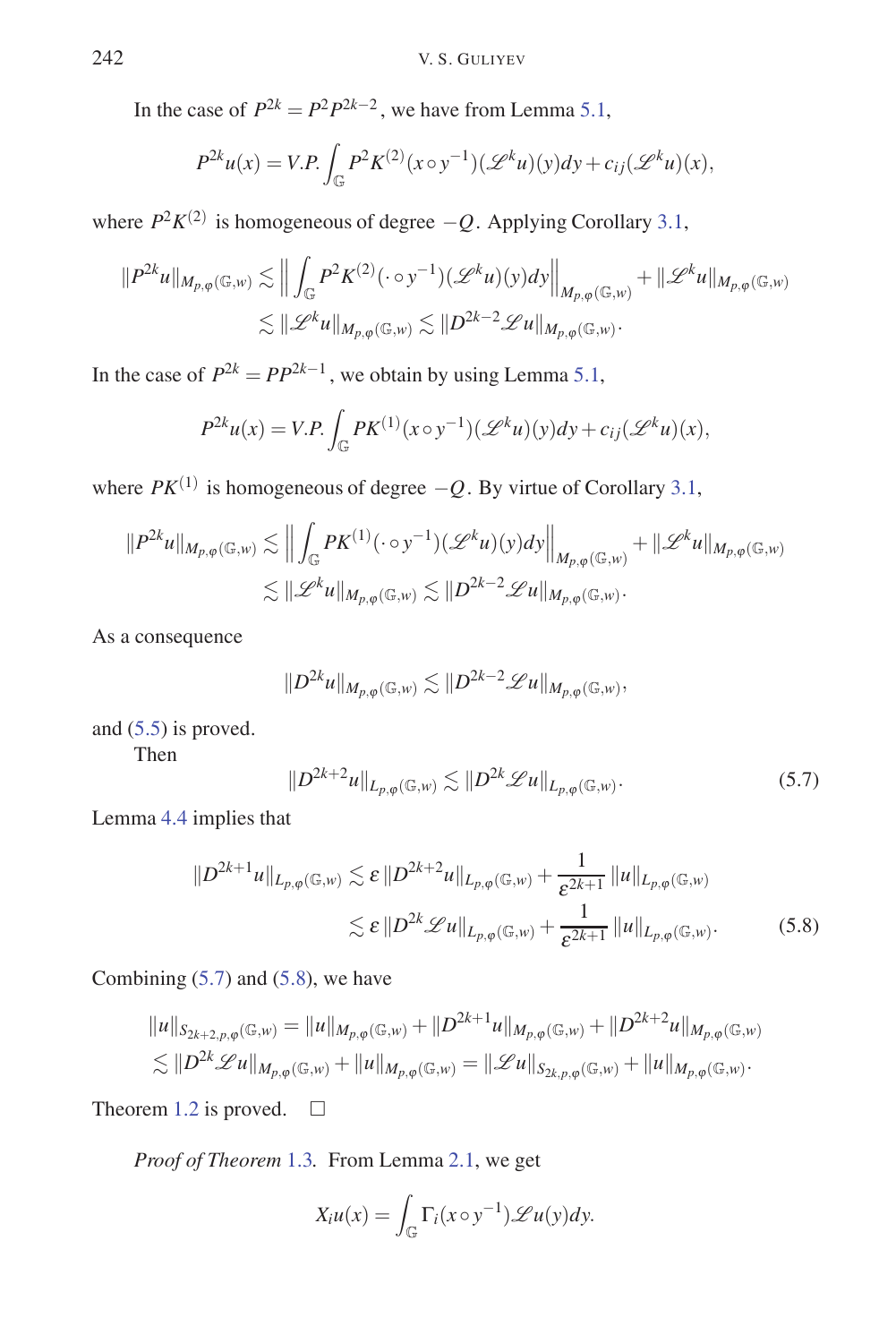Since the function  $\Gamma_i(\cdot)$  is homogeneous of degree  $1-O$ , it follows by Lemma 4.1 that

$$
|X_i u(x)| \lesssim \int_{\mathbb{G}} \frac{|\mathscr{L} u(y)|}{\|x \circ y^{-1}\| \mathcal{Q}^{-1}} dy,
$$

and we finish the proof by applying Corollary 3.6 with  $\alpha = 1$ .

$$
||X_iu||_{M_{q,\varphi_2}(\mathbb{G},w)} \lesssim \Big\| \int_{\mathbb{G}} \frac{|\mathscr{L}u(y)|}{\|\cdot \circ y^{-1}\| \mathcal{Q}^{-1}} dy \Big\|_{M_{q,\varphi_2}(\mathbb{G},w)}
$$
  

$$
\lesssim ||\mathscr{L}u||_{M_{p,\varphi_1}(\mathbb{G},w)}, \quad i = 1,2,\ldots,m. \quad \Box
$$

*Acknowledgements.* The author thanks the referee(s) for careful reading the paper and useful comments. The research of the author was partially supported by the grant of Cooperation Program 2532 TUBITAK – RFBR (RUSSIAN foundation for basic research) (Agreement number no. 119N455), by the grant of 1st Azerbaijan Russia Joint Grant Competition (Grant No. EIF-BGM-4-RFTF-1/2017-21/01/1-M-08) and by the RUDN University Strategic Academic Leadership Program. Especially the author is motivated by the paper [31].

#### REFERENCES

- [1] D. R. ADAMS, *A note on Riesz potentials*, Duke Math. J. **42**, 765–778 (1975).
- [2] D. R. ADAMS, J. XIAO, *Morrey spaces in harmonic analysis*, Ark. Mat. **50**, 201–230 (2012).
- [3] A. BERNARDIS, S. HARTZSTEIN, G. PRADOLINI, *Weighted inequalities for commutators of fractional integrals on spaces of homogeneous type*, J. Math. Anal. Appl. **322**, 825–846 (2006).
- [4] A. BONFIGLIOLI, E. LANCONELLI, *Lie groups related to Hörmander operators and Kolmogorov-Fokker-Planck equations*, Commun. Pure Appl. Anal. **11** (5), 1587–1614 (2012).
- [5] A. BONFIGLIOLI, E. LANCONELLI, F. UGUZZONI, *Stratified Lie Groups and Potential Theory for Their Sub-Laplacians*, Springer Monographs in Mathematics, Springer, Berlin, 2007.
- [6] M. BRAMANTI, L. BRANDOLINI, *L<sup>p</sup> estimates for uniformly hypoelliptic operators with discontinuous coefficients on homogeneous groups*, Rend. Semin. Mat. Univ. Politec. Torino **58**, 389–433 (2000).
- [7] M. BRAMANTI, L. BRANDOLINI, *L<sup>p</sup> estimates for nonvariational hypoelliptic operators with VMO coefficients*, Trans. Amer. Math. Soc. **352** (2), 781–822 (2000).
- [8] M. BRAMANTI, L. BRANDOLINI, *Estimates of BMO type for singular integrals on spaces of homogeneous type and applications to hypoelliptic PDES*, Rev. Mat. Iberoam. **21** (2), 511–556 (2005).
- [9] M. BRAMANTI, M. C. CERUTTI, *L<sup>p</sup> estimates for some ultraparabolic operators with discontinuous coefficients*, J. Math. Anal. Appl. **200**, 332–354 (1996).
- [10] S. CAMPANATO, *Propriet´a di inclusione per spazi di Morrey*, Ricerche Mat. **12**, 67–86 (1963).
- [11] L. CAPOGNA, D. DANIELLI, S. D. PAULS, J. T. TYSON, *An Introduction to the Heisenberg Group and the Sub-Riemannian Isoperimetric Problem*, Progress in Mathematics, vol. 259, Birkhauser-Verlag, Basel, 2007.
- [12] F. CHIARENZA, M. FRASCA, *Morrey spaces and Hardy-Littlewood maximal function*, Rend. Mat. Appl. **7**, 273–279 (1987).
- [13] G. DI FAZIO, D. I. HAKIM, Y. SAWANO, *Elliptic equations with discontinuous coefficients in generalized Morrey spaces*, Eur. J. Math. **3** (3), 728–762 (2017).
- [14] G. DI FAZIO, M. A. RAGUSA, *Interior estimates in Morrey spaces for strong solutions to nondivergence form equations with discontinuous coefficients*, J. Funct. Anal. **112** (2), 241–256 (1993).
- [15] G. B. FOLLAND, *Subelliptic estimates and function spaces on nilpotent Lie groups*, Ark. Mat. **13**, 161–207 (1975).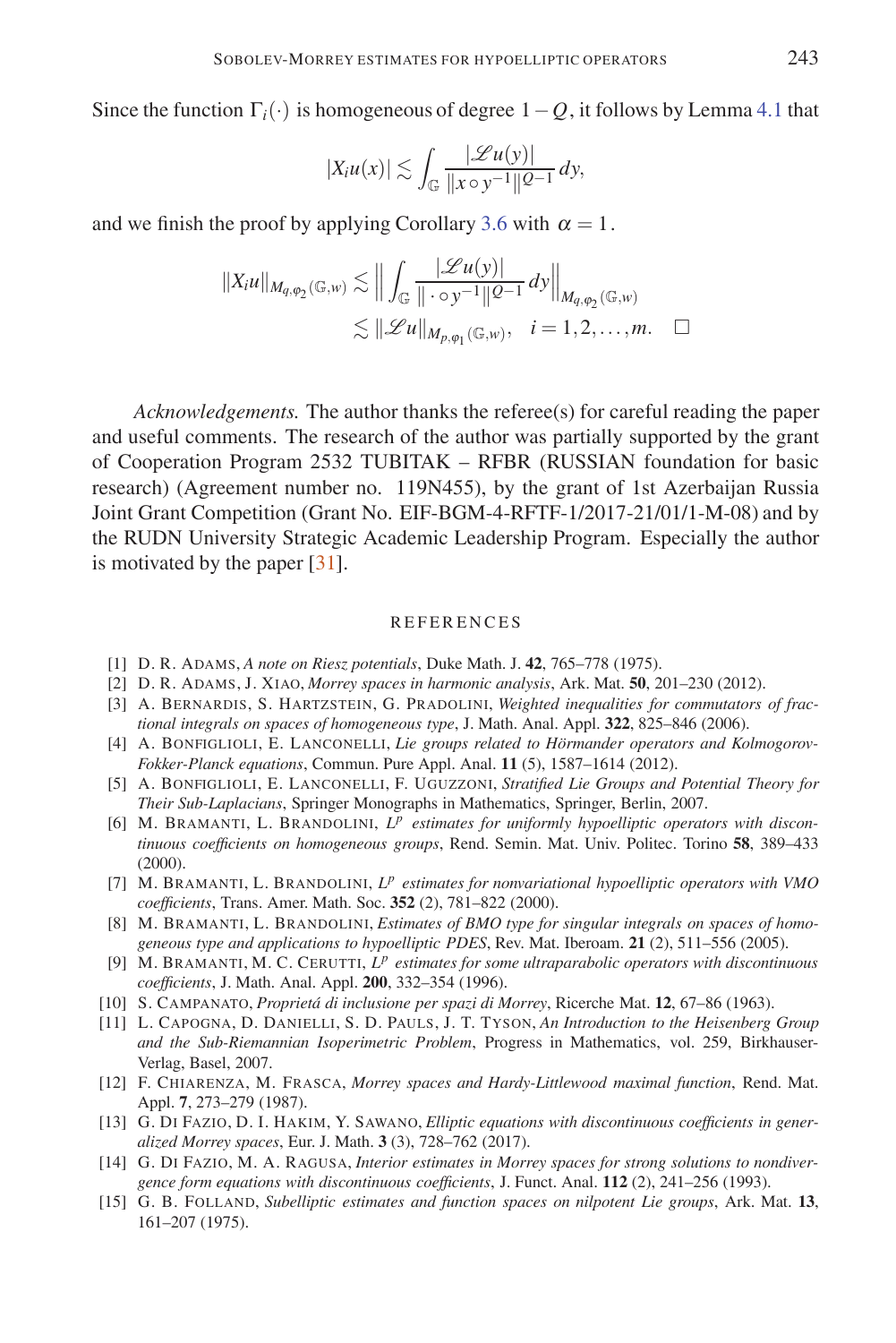- [16] G. B. FOLLAND, E. M. STEIN, *Hardy Spaces on Homogeneous Groups*, Mathematical Notes Vol. 28, Princeton Univ. Press, Princeton, 1982.
- [17] V. S. GULIYEV, *Integral operators on function spaces on the homogeneous groups and on domains in*  $\mathbb{R}^n$ , [Russian Doctor's degree dissertation], Moscow: Mat. Inst. Steklov 1994, p. 329.
- [18] V. S. GULIYEV, *Function spaces, integral operators and two weighted inequalities on homogeneous groups, some applications*, (Russian) Baku: Casioglu 1999, p. 332.
- [19] V. S. GULIYEV, *Boundedness of the maximal, potential and singular operators in the generalized Morrey spaces*, J. Inequal. Appl. Art. ID 503948, 20 pp. (2009).
- [20] V. S. GULIYEV, *Generalized weighted Morrey spaces and higher order commutators of sublinear operators*, Eurasian Math. J. **3** (3), 33–61 (2012).
- [21] V. S. GULIYEV, *Generalized local Morrey spaces and fractional integral operators with rough kernel*, J. Math. Sci. (N. Y.) **193** (2), 211–227 (2013).
- [22] V. S. GULIYEV, R. V. GULIYEV, M. N. OMAROVA, *Riesz transforms associated with Schrödinger operator on vanishing generalized Morrey spaces*, Appl. Comput. Math. **17** (1), 56–71 (2018).
- [23] V. S. GULIYEV, T. S. GADJIEV, A. SERBETCI, *The Dirichlet problem for the uniformly higher-order elliptic equations in generalized weighted Sobolev-Morrey spaces*, Nonlinear Stud. **26** (4), 831–842 (2019).
- [24] V. S. GULIYEV, *Characterizations for the fractional maximal operator and its commutators in generalized weighted Morrey spaces on Carnot groups*, Anal. Math. Physics **10** (2), paper no. 13, 1–20 (2020).
- [25] V. S. GULIYEV, *Calderoó-Zygmund operators with kernels of Dini's type on generalized weighted variable exponent Morrey spaces*, Positivity **25** (5), 1771–1788 (2021).
- [26] V. S. GULIYEV, M. N. OMAROVA, M. A. RAGUSA, A. SCAPELLATO, *Regularity of solutions of elliptic equations in divergence form in modified local generalized Morrey spaces*, Anal. Math. Physics **11** (1), paper no. 13, 1–20 (2021).
- [27] V. S. GULIYEV, *Generalized Sobolev-Morrey estimates for hypoelliptic operators on homogeneous groups*, Rev. R. Acad. Cienc. Exactas Fis. Nat. Ser. A Mat. RACSAM **115** (2), paper no. 69, 1–23 (2021).
- [28] C. E. GUTIERREZ, E. LANCONELLI, *Schauder estimates for sub-elliptic equations*, J. Evol. Equ. **9**, 707–726 (2009).
- [29] V. H. HAMZAYEV, *Sublinear operators with rough kernel generated by Calderon-Zygmund operators and their commutators on generalized weighted Morrey spaces*, Trans. Natl. Acad. Sci. Azerb. Ser. Phys.-Tech. Math. Sci. Mathematics **38** (1), 79–94 (2018).
- [30] L. HÖRMANDER, *Hypoelliptic second order differential equations*, Acta Math. **119**, 147–161 (1967).
- [31] Y. HOU, P. NIU, *Weighted Sobolev-Morrey estimates for hypoelliptic operators with drift on homogeneous groups*, J. Math. Anal. Appl. **428**, 1319–1338 (2015).
- [32] Y. HOU, X. W. CUI, X. J. FENG, *Global Hölder estimates for hypoelliptic operators with drift on homogeneous groups*, Miskolc Math. Notes **13**, 392–401 (2012).
- [33] A. KAIREMA, *Sharp weighted bounds for fractional integral operators in a space of homogeneous type*, Math. Scand. **114** (2), 226–253 (2014).
- [34] A. E. KOGOJ, E. LANCONELLI, *An invariant Harnack inequality for a class of hypoelliptic ultraparabolic equations*, Mediterr. J. Math. **1**, 51–80 (2004).
- [35] V. KOKILASHVILI, A. MESKHI, M. A. RAGUSA, *Weighted extrapolation in grand Morrey spaces and applications to partial differential equations*, Atti Accad. Naz. Lincei Rend. Lincei Mat. Appl. **30** (1), 67–92 (2019).
- [36] Y. KOMORI, S. SHIRAI, *Weighted Morrey spaces and a singular integral operator*, Math. Nachr. **282** (2), 219–231 (2009).
- [37] M. T. LACEY, K. MOEN, C. PEREZ, R. H. TORRES, *Sharp weighted bounds for fractional integral operators*, J. Funct. Anal. **259**, 1073–1097 (2010).
- [38] E. LANCONELLI, A. PASCUCCI, S. POLIDORO, *Linear and nonlinear ultraparabolic equations of Kolmogorov type arising in diffusion theory and in finance*, in: Nonlinear Problems in Mathematical Physics and Related Topics II, Kluwer/Plenum, New York, 243–265 (2002).
- [39] E. LANCONELLI, S. POLIDORO, *On a class of hypoelliptic evolution operators*, Rend. Semin. Mat. Univ. Politec. Torino **52** (1), 29–63 (1994).
- [40] G. Z. Lu, *Weighted Poincare and Sobolev inequalities for vector fields satisfying Hörmander's condition and applications*, Rev. Mat. Iberoam. **8** (3), 367–439 (1992).